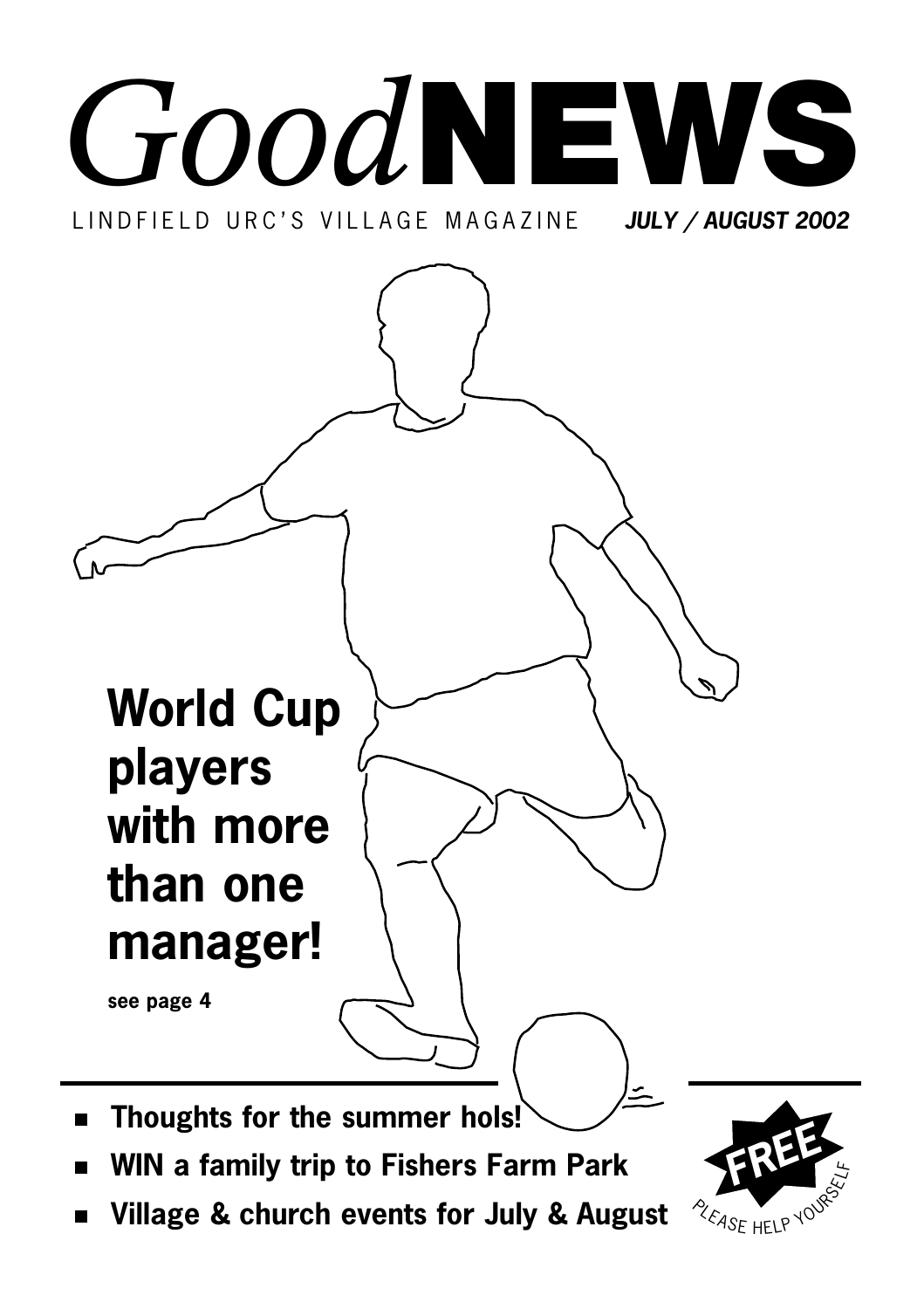## *Good***NEWS**

*This magazine is produced by: Lindfield United Reformed Church, 50 High Street, Lindfield, West Sussex RH16 2HL*

**Editor:** David Tingley <david@visualeclipse.co.uk> Tel: 01444 451024 **Editorial Oversight:** Hilary Shepherd

**Copydate** for the September edition is 12noon, Sunday 11th August 2002. All contributions should be given to the Editor by this time via Email or paper copy can be placed in the "Good News" pigeon hole at the rear of the church. Please ensure that you include contact details in case of query.

### **Church Directory**

**Secretary:** Mr. Ron Goodenough "Downside" Stone Quarry Road, Chelwood Gate RH17 7LS Tel: 01825 740351; Fax: 01825-740157 Email: ron@rgoodenough.freeserve.co.uk

**Assistant Secretary:** Mrs. Sue Waller 58 Queens Road, Haywards Heath RH16 1EE Tel: 01444 455047 Email: susanwaller@lineone.net

**Treasurer:** Vacant at present

**Accountant:** Mr. Ken Walden "Prisken" 1 The Cedars, Haywards Heath RH16 1UR Tel: 01444 458707 Email: prisken@btinternet.com

**Pastoral Assistant:** Rev. Mike Gardiner 48 Finches Gardens, Lindfield RH16 2PB Tel: 01444 482559 Email: mike.g@virgin.net

*A list of serving Elders can be found in Who's Who?*



### *Editorial*

**The summer provides us with many opportunities, whether they be fun in the sun or change in pace.** 

Stuart Dew encourages us to spend some of our summer time with God (**page 1**), Suzy Jacques recommends a good read (**page 16**) and my mum tells us how her holiday has already gone (**page 21**) – visiting Norman & Sarah Smith and Harry & Diana Goodchild.

There is plenty of local news and reports in our bumper double issue too. Cameron Sharpe gives us a real treat and rare insight into what a Boys' Brigade expedition is really like, see **page 18**!

As we come to the tail-end of football mania, I have included a piece illustrating that there are Christians in the professional football workplace too on **page 4**. It is interesting to see how they describe their various lives in that domain.

Other challenges come in the form of environmental responsibility (**page 9**) and a call to action for care in our community (**page 20**).

New this month is the realisation of the magazine on audio tapes and CDs, for those who find it difficult to read the real thing. Your feedback would be appreciated on this pilot project – so that we can ensure it is worth doing it. Best wishes, *David Tingley*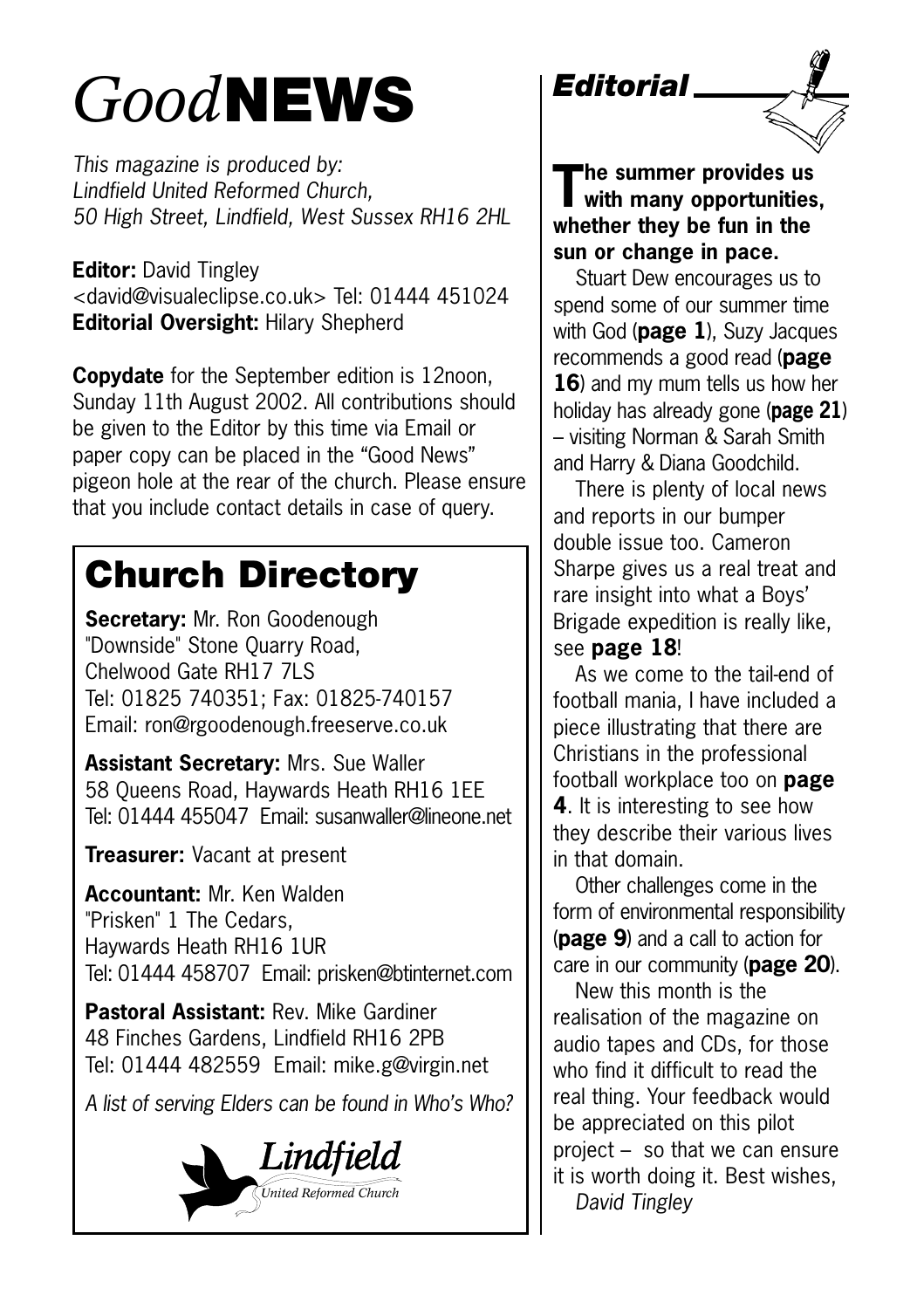### **Church activities \_\_\_\_\_\_\_\_\_\_\_\_ | Phonebook \_\_**

#### **SUNDAY WORSHIP:**

| 9.30am                        | Service for all the family, including<br>crèche and Junior Church |  |
|-------------------------------|-------------------------------------------------------------------|--|
|                               | (Most weeks, children leave after                                 |  |
|                               | 20 minutes for their own activities)                              |  |
| 11.00am                       | Morning Worship                                                   |  |
|                               | Holy Communion (4th Sunday)                                       |  |
| 6.30 <sub>pm</sub>            | <b>Evening Service</b>                                            |  |
|                               | Holy Communion (2nd Sunday)                                       |  |
| Healing Services as announced |                                                                   |  |

### **PRAYER MEETINGS:**

| Mon | 9.15am      | An Hour of Prayer             |
|-----|-------------|-------------------------------|
| Wed | 9.45am      | Short Service of Intercession |
|     | Thur 8.00pm | Church Prayer Evening         |
|     |             | (4th Thursday)                |
| Fri | 7.30am      | Prayer Meeting in the Lounge  |

### **REGULAR ACTIVITIES:**

| Sun<br>Mon | 6.30pm<br>6.30pm   | Sunday Evening Youth Group<br>Boys' Brigade - Junior                    |
|------------|--------------------|-------------------------------------------------------------------------|
|            |                    | Section (8-11 years)                                                    |
| Tue        | 10.00am            | <b>Stepping Stones</b><br>(Parents and toddlers)                        |
|            | 5.00pm             | Girls' Brigade - Explorers                                              |
|            | 6.30 <sub>pm</sub> | Girls' Brigade - Juniors and                                            |
|            |                    | Seniors                                                                 |
|            | 7.30pm             | Girls' Brigade – Brigaders                                              |
|            | 7.45pm             | In Touch (4th Tuesday)                                                  |
| Wed        | 2.45pm             | The Fellowship (4th Wed.)                                               |
| Thur       | 10.00am            | Pop-In (for coffee and a chat)                                          |
|            | 8.00pm             | Church Meeting (2nd Thur.)                                              |
| Fri        | 5.30pm             | Boys' Brigade - Anchor Boys                                             |
|            | 7.30pm             | $(5-7 \text{ years})$<br>Boys' Brigade - Company<br>Section (11+ years) |

House Groups normally meet 1st and 3rd Thursday

**The church is open Monday to Saturday from 10.00am to 1.00pm**



| <b>Church Telephone Number:</b>  | 01444 484620 |
|----------------------------------|--------------|
| <b>Boys' Brigade:</b>            |              |
| Captain: Terry Ward              |              |
|                                  | 01444 482986 |
| <b>Cradle Roll:</b>              |              |
| Sue Tester                       | 01444 482810 |
| <b>Flowers:</b>                  |              |
| <b>Betty Billins</b>             | 01444 484494 |
| Girls' Brigade:                  |              |
| Margaret Luscombe                |              |
|                                  | 01444 412156 |
| <b>Hall Letting Secretary:</b>   |              |
| Audrey McKee 01444 415031        |              |
| In Touch:                        |              |
| Sue Waller                       | 01444 455047 |
| <b>Lunch Fellowship:</b>         |              |
| Wednesday:                       |              |
| Iris Green                       | 01444 484117 |
| Friday: Gwen and                 |              |
| Derrick Hillman 01444 456963     |              |
| Magazine: Editor:                |              |
| David Tingley                    | 01444 451024 |
| The Fellowship:                  |              |
| Jessie Green 01444 452708        |              |
| <b>Roy Billins</b>               | 01444 484494 |
| <b>Stepping Stones:</b>          |              |
| Janet Goodenough                 |              |
|                                  | 01825 740351 |
| Transport:                       |              |
| Tina Elphick                     | 01444 484440 |
| <b>Youth and Children's Work</b> |              |
| Co-ordinators:                   |              |
| Stuart Dew                       | 01444 413694 |
| Rob Biersteker                   | 01444 440835 |
| Junior Church Co-ordinator:      |              |
| Clare Nibloe                     | 01444 484683 |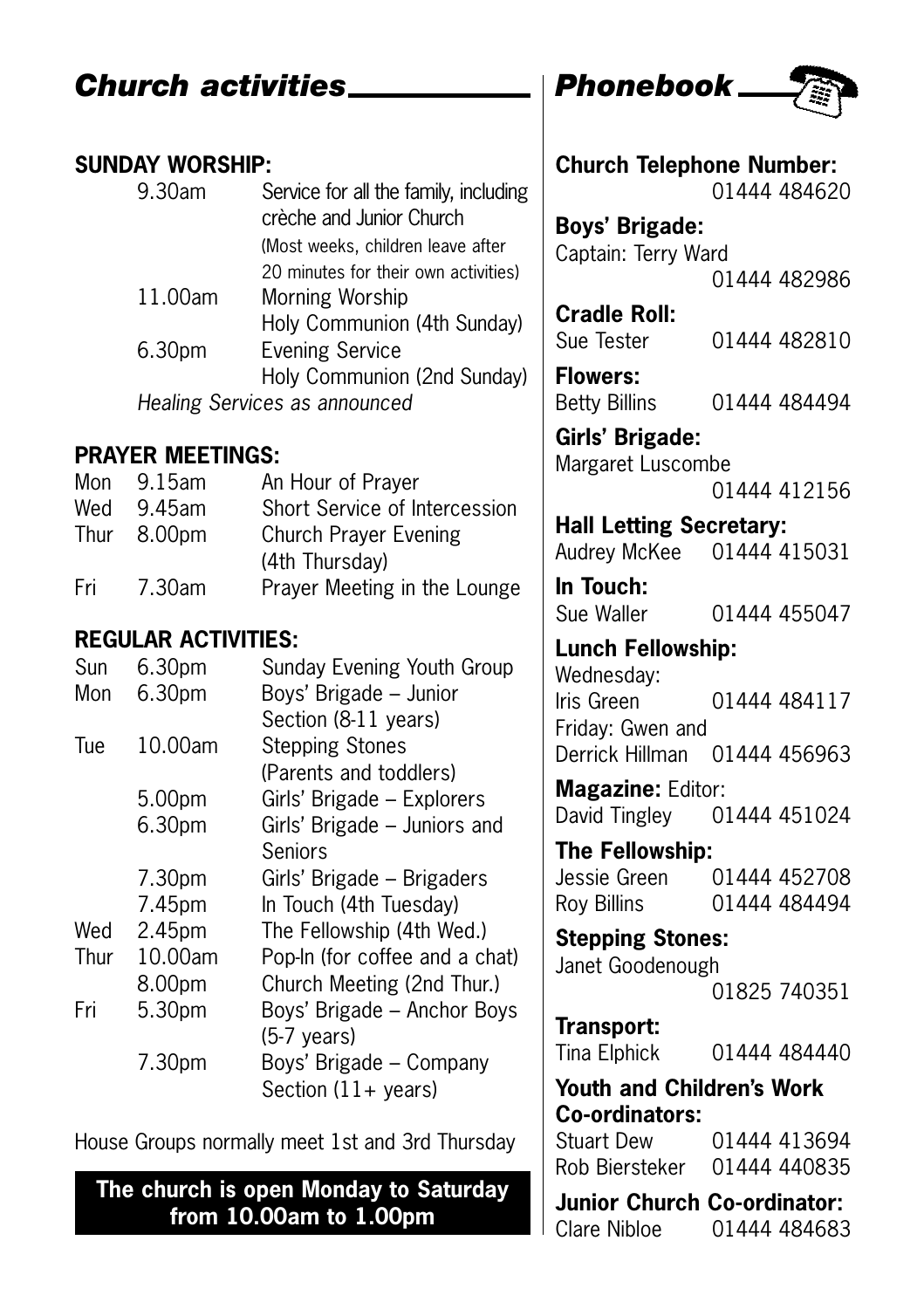### **Some of you will already have had a Spring or Summer break; those restricted to going away during school holidays may be eagerly anticipating packing the bags, and setting off.**

There are certainly some attractive holiday offers available. Two members of our congregation were able to get to Italy for only £8.99 each. That is less than a single peak rail-fare to London!

I hope that you will have the opportunity for a holiday of some kind. Those who know me well will tell you that I don't find it easy to relax at home, because there are always jobs to do. It is only when I am away that I don't feel impelled to clean the windows, cut the grass, or wash the car. You probably won't be surprised to read that I don't find it easy to fit time with God into that daily schedule.

My routine has changed recently, and I now travel to London most days, which gives me some free time. After all, it's not really practicable to clean the drains out, while sitting on the 0759 to Victoria! So, my first task – or rather, privilege – once I'm on the train, is to read my Bible notes and spend time quietly with God.

Holidays take us away from the pressures of daily routine. The most difficult choice to be made on holiday may concern whether to have the strawberry

or mint choc chip ice cream. I can't think of any evidence in the Bible of Jesus taking a holiday, but he did insist on having time on his own with God, away from his tasks of teaching, preaching and healing. For instance, when he heard the news of John the Baptist's death, the Bible tells us that he withdrew privately to a solitary place (Matthew 14:13), similarly when his arrest and crucifixion were imminent (Matthew 26:36). From my reading of the gospels, it is clear that this was something Jesus did frequently, probably daily. He needed to distance himself from worldly distractions and be on his own with God.

While drafting this letter, I read an article by the former Cabinet Minister Jonathan Aitken, who spent some time in prison. He says that of all his spiritual experiences to date – including three Alpha courses, confession through a Catholic priest, and two years at an evangelical theological college – by far the most powerful has been his perseverance with simple private prayer, while in custody. Like many a monastic occupant of a cell, he says, he experienced a "peace that the world cannot give".

I hope that, through spending time apart with God – on holiday rather than in prison – you too will find that peace.

*Stuart Dew, Elder*

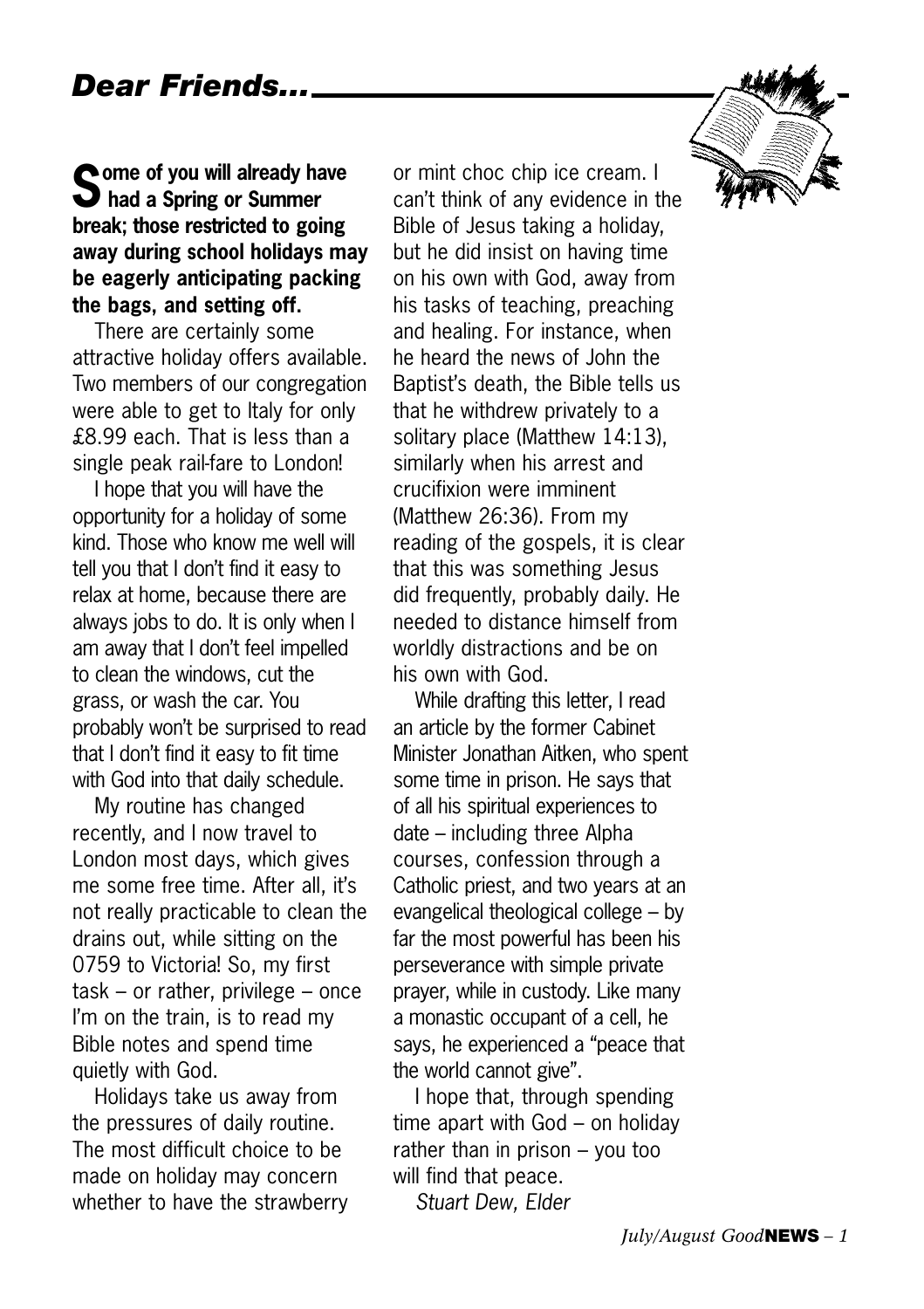*Prayer Diary*

| <b>NUS</b>        | • All who preach and lead our worship<br>• The musicians, organists and singers<br>• Junior Church (special arrangements for Summer)<br>• Carpe Diem (11-14s group)<br>• Pastoral Assistant (Mike Gardiner)                                                     |
|-------------------|-----------------------------------------------------------------------------------------------------------------------------------------------------------------------------------------------------------------------------------------------------------------|
| NON<br>N          | • Boys' Brigade Junior Section<br>• Concourse staff<br>• Those that clean our premises<br>• Those that clean and tidy our village streets<br>• URC General Assembly (in early July)                                                                             |
| TUE               | • Girls' Brigade (urgent need of more staff)<br>• Stepping Stones (meeting in term time)<br>• Anyone considering our vacancy for a new Minister<br>• 'In Touch' (ladies group)<br>• All who work in the health service                                          |
| WED               | • Luncheon Fellowships (outing in July)<br>• The Fellowship (committee planning new programme)<br>• The Elders (extra responsibilities)<br>• Sussex East District of URC<br>• UR Churches in Alfriston, Seaford and Bexhill                                     |
| THUR <sup>1</sup> | Please remember<br>To keep seeking<br>to keep seeking<br>God's will for our<br>• House Groups<br>• 'Pop-in'<br>• Our Interim Moderator (Charles Martin)<br>• Services at Crossways home (2nd Thursday)<br>• Shop-keepers and tradesmen in our village           |
| $\bf{\bar{R}}$    | · Boys' Brigade (more staff required)<br>• Church Secretary, Assistant Secretary & Accountant<br>• FEBA (Far Eastern Broadcasting Association)<br>• U R Churches in Burgess Hill, Crowborough and Eastbourne<br>• Bentswood Holiday Outreach 24th - 26th August |
| トマの               | • That we all may be supportive & encouraging, one to another<br>• Outside organisations who use our premises<br>• 14+ Group (Any leaving school or college)<br>• Southern Province of URC<br>• Happiness, refreshment and safety for all able to take holidays |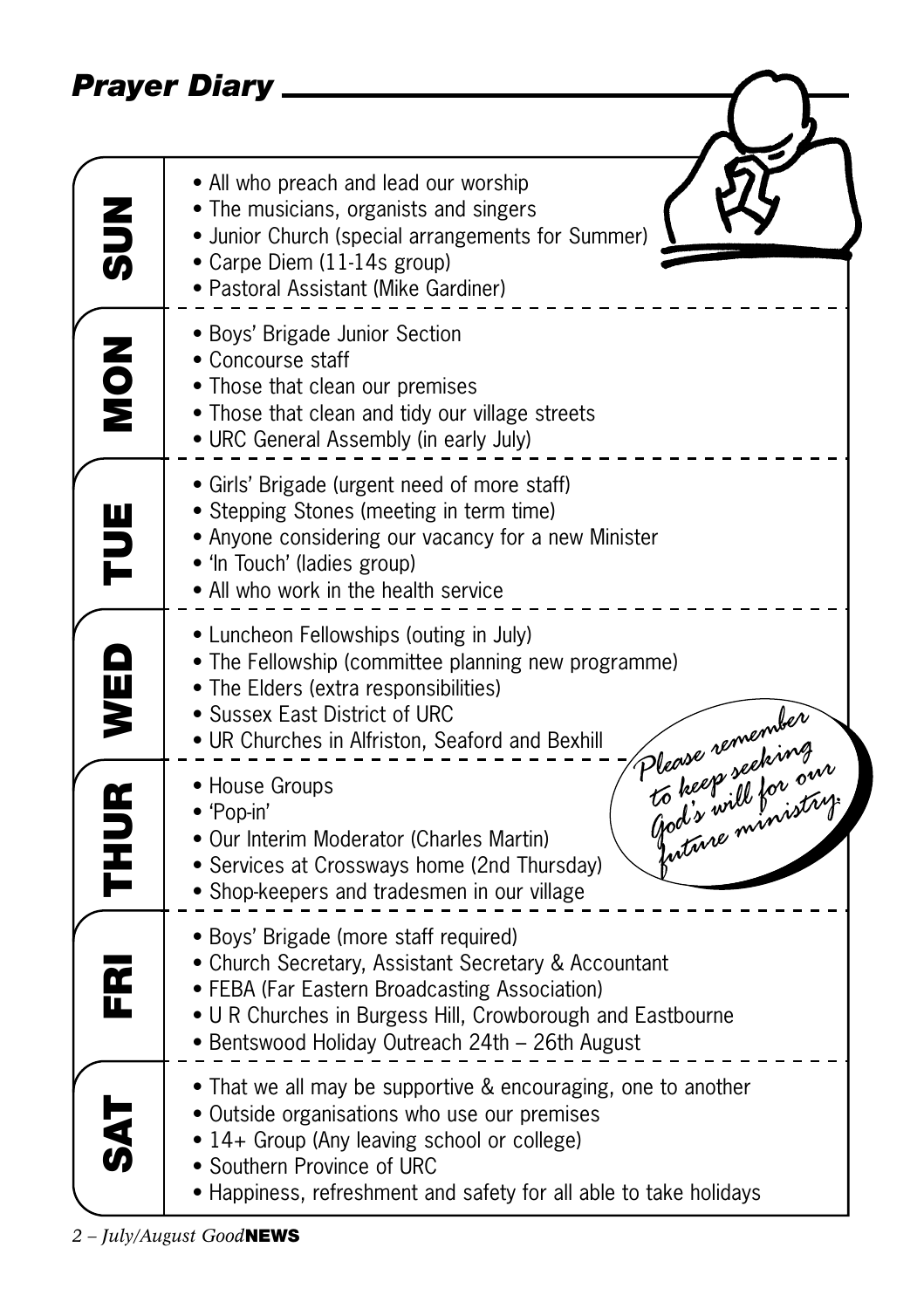### *Balcombe United Reformed Church*

#### **Bramble Hill, Balcombe, RH17 6HR Contact: Mrs S Billings (01444 400283)**

Our main services are held at 11am on the first and third Sunday of each month and the children usually go out to Sunday School during the second part of the service.



#### **Speakers for this month are as follows:–**

| July | 7th   | Donald Nisbet - Hymn choice             |
|------|-------|-----------------------------------------|
| July | 21st  | Rev. Michael Davies - Communion Service |
| Aug  | 4th l | David Walters                           |
| Aug  | 18th  | thc.                                    |

#### **Friendship Lunch**

This is held on the second Sunday of the month at 1pm and is preceded by an informal family service at 12 midday. Do come and join us for either or both events. Please bring a small contribution if staying to the lunch.

> **Payment Contring July & August please pray for those of our fellowship whose surnames begin with U and W.** fellowship whose surnames begin with U and W.

## **Children under your feet?**

**Not sure what to do?** SUSSEX

**Ages 9 to 13 catered for Sunday 28th July to Friday 2nd August**

Fully equipped and safe site in the Sussex countryside, just south of Uckfield, closely supervised by experienced personnel. It is a Christian camp with an emphasis on leading and helping young people to accept Jesus Christ as their own personal saviour. There is also a Youth Camp, for 14-19 year olds, from Sunday 4th to Friday 9th August. Both weeks offer an exciting and varied programme. **We also need lots of help!...** 1. **Prayer**; 2. **Tent leaders** (male and female) for the first week. Are you a Christian, young **CAMPS**

and active, looking to work with young people? Here's your opportunity; 3. **Cooks** and general kitchen staff (complete teams welcome!); 4. Friday 26th, and Saturday 27th, help to **erect marquees** and tents; 5. Saturday 10th, help to **pack everything away**! More information, application forms and costs from: Peter Trump – 01444-451572

**CHRISTIAN**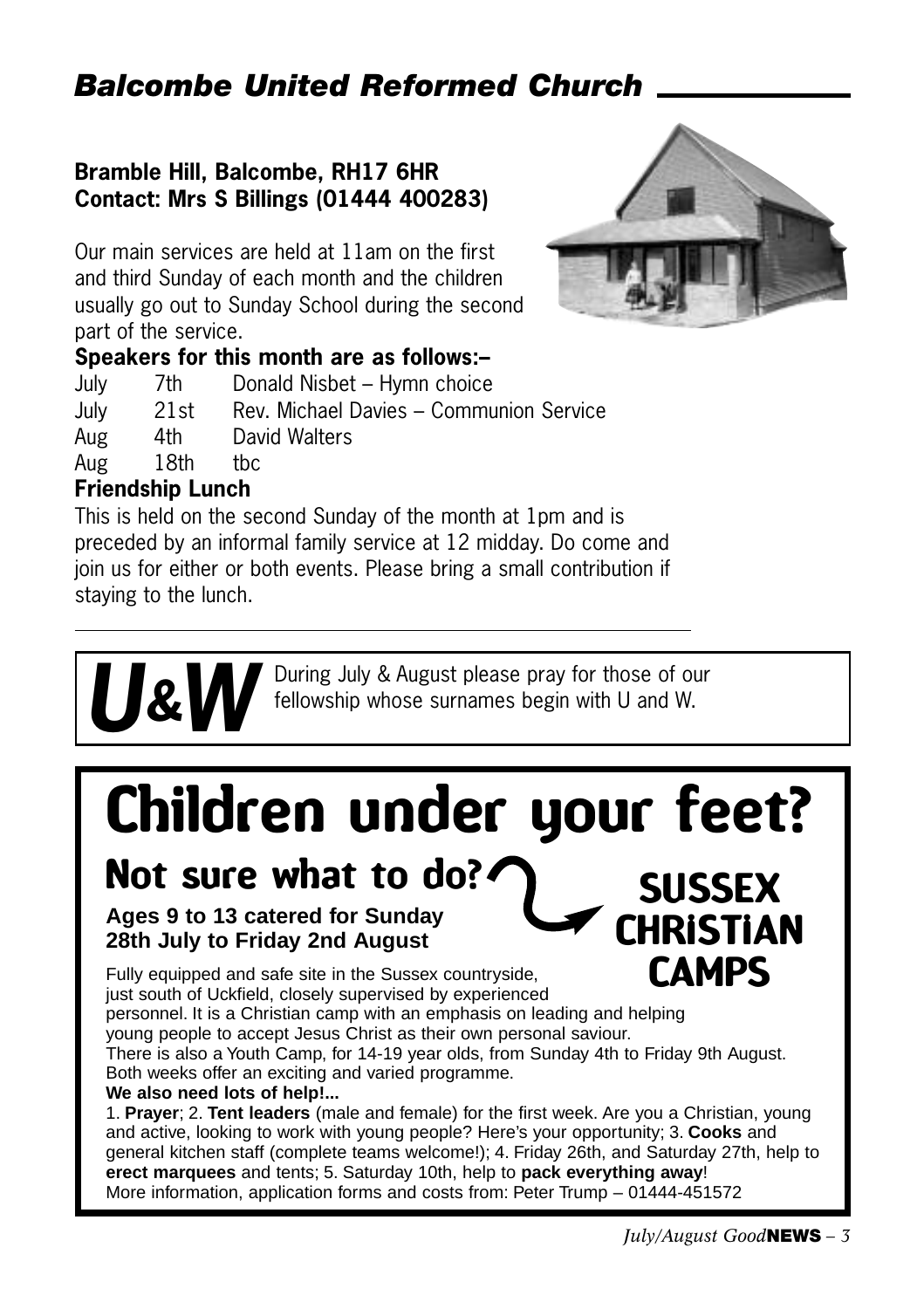# **Footballers' lives**

**At a time when a good percentage of the UK has been going football–mad, GoodNEWS goes hot–foot to the land of the rising sun, and digs a little deeper to find the thoughts of some Christian footballers who battled it out in Japan.**

It is perhaps reassuring to learn that a number of countries do have committed Christians in their World Cup squads. In a game that, arguably, receives a lot of media attention for inciting or displaying aggressive behaviour – it would appear that some biblical influences wouldn't go amiss!

Nigeria–born Benny Akwuegbu, begun playing for his home country when he was 19. When talking about how he tries to be different, Benedict comments "when I was playing in Belgium I did some things, you know… but some people advised me, some pastors and Christians and I changed and I am [now] doing what the Bible says. Since then my life started changing and I'm scoring and playing good". He goes on "I think it is not hard if you can read the Bible every day and make notes to make it easier for you and if you play Christian music and watch the Christian Channel, always you are focussed, you know about God". Akwuegbu participated at the



1987 World under–16 championships in Scotland and the 1993 African under–20 championships in Mauritius. He was an Austrian Cup winner in 2000 with Grazer ASK. But, when all is not going so well, Benny displays a philosophical stance: "That is how God wants it to be. That gives me courage again. And I say that is the will of God. Let His will be done."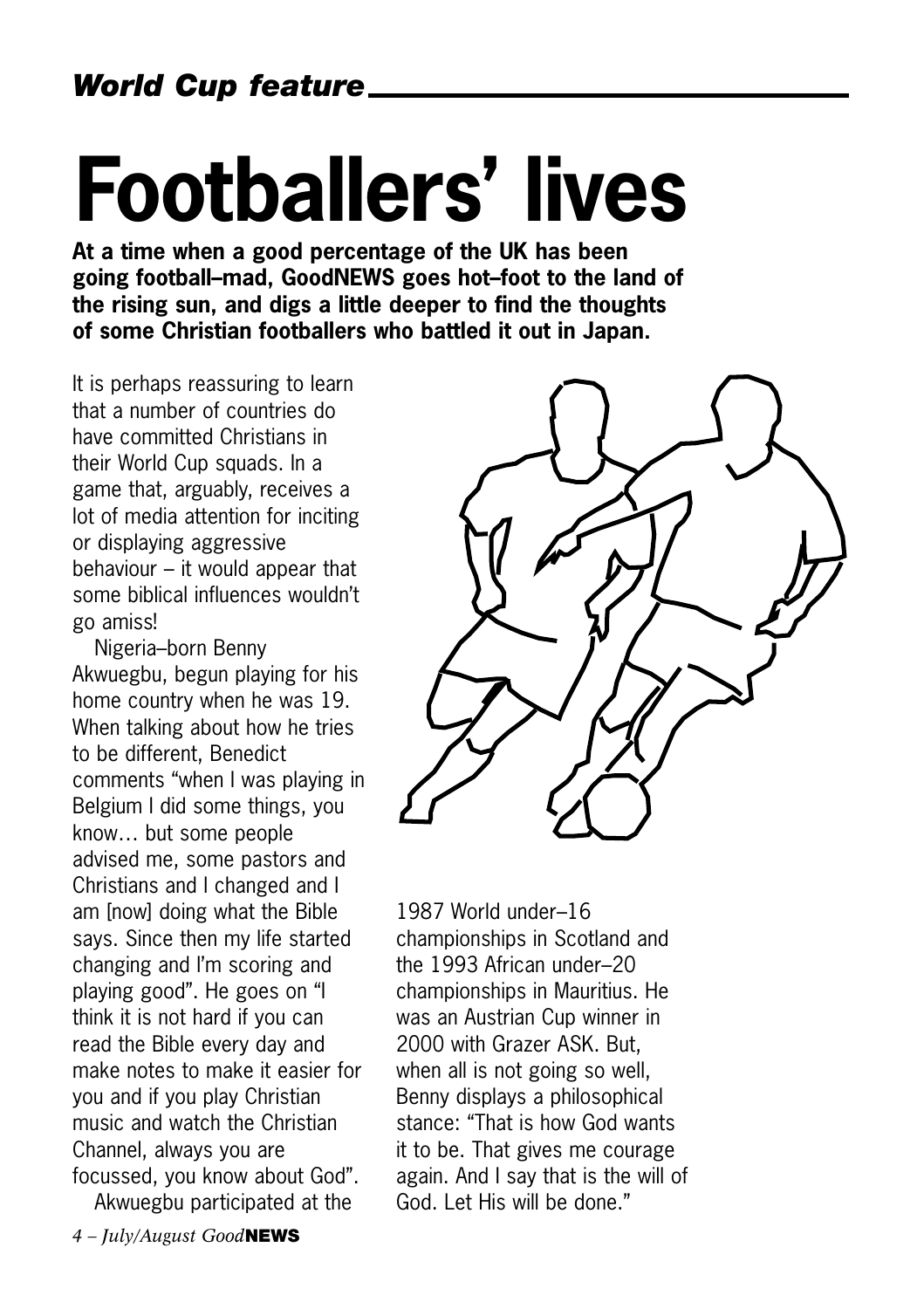Lucimar da Silva Ferreira (Lucio) is in the World Cup squad for Brazil. He also takes a placid attitude to footie failures: "The most important thing in a game of football is to give your all and do things in a responsible way because for sure the victories will come, but there will also be defeats. Anyone who steps onto the playing–field is subject to any result." He considers that the Lord is "guarding him" and preparing him for bigger future blessings when it doesn't work out on the field as he would have liked. "When you lose there is a need to analyse why. That always happens in football. I don't think there is any reason to lose hope just because you lose a football match."

Lucio was taken by his mother to an Evangelical Church in Brasilia during his childhood. Louis Crayton, whose national team – Liberia – failed to qualify, had a very different experience of God. During the war in Liberia, he found himself in many situations close to death, indeed many of his friends died. Having been taught about God from a young age, he assumed that his 'escapes' were God's hand on his life. One day he cried out "God if really you are there, I want you to carry me through

this war, and I will serve you with all of my heart, with all of my life. Since then I have been striving by the grace of God to fulfil my vow and my promise that I made to Him."

Louis goes on to say, "Some people say that Christianity is for the weak–minded. I disagree strongly. Christianity is for humanity. I mean if we look around the world today with all that is happening, if man could only get to know this God that we serve and obey and do that which he has asked us to do, we would not have all the problems that are happening today."

Juan Carlos Valerón (World Cup squad for Spain) realises that life on the international sports field isn't everything, "all you can get in life is not really worth anything if you are not happy – if your heart is not filled with God." He cites the Bible as the tool which God has left to us to help us. In particular "Psalm 23, which tells us that God will always be with us, whatever happens."

Valeron comments, "I still haven't been able to score for Spain, but I hope to put that right very soon!" I guess only time will tell, but one thing is for sure with these guys, they have got God on their side!

nterviews for this article carried out by christiansinsport.org.uk Interviews for this article carried out by **christiansinsport.org.uk**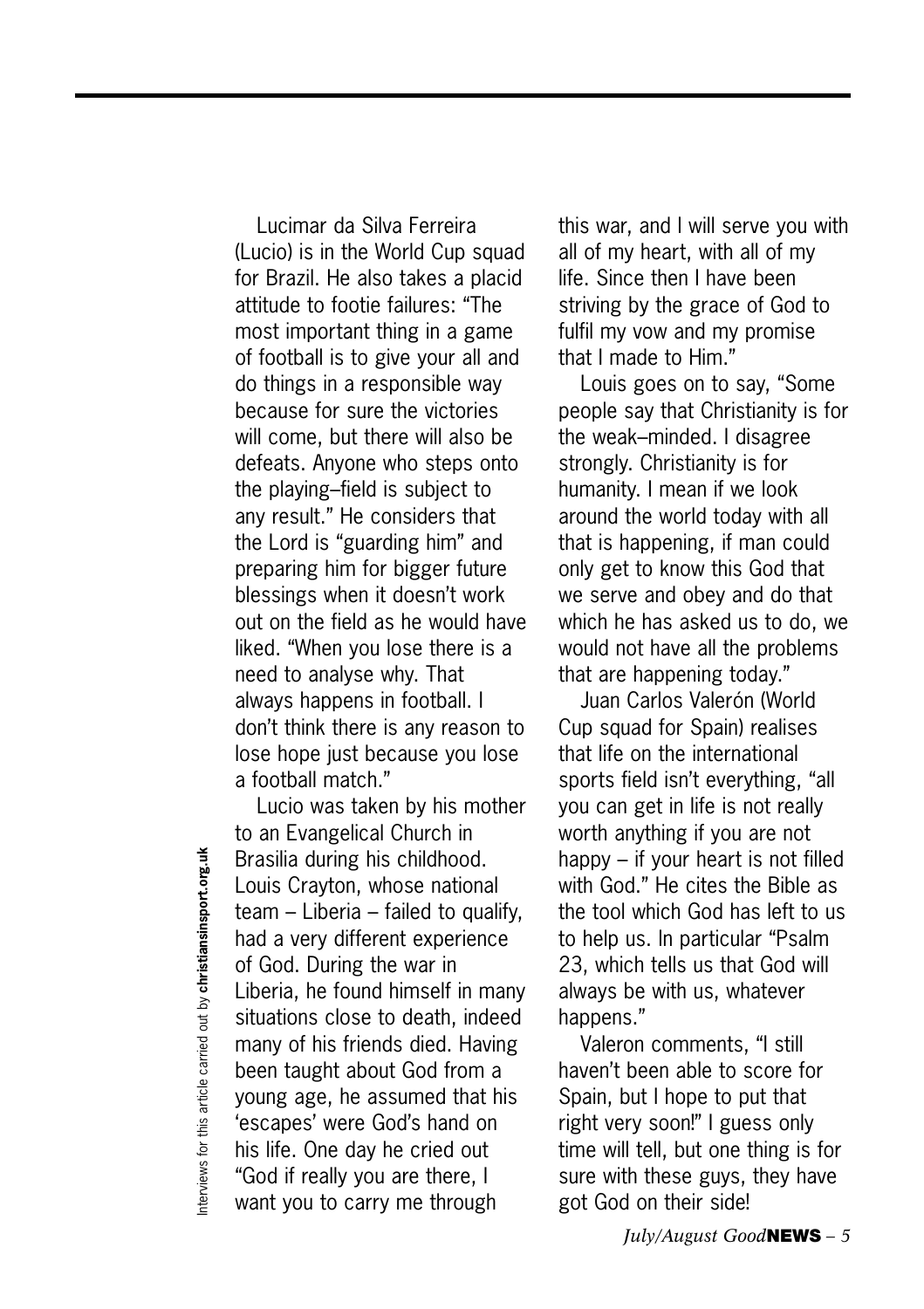### **Christians** co-operate in political service

A new cross-party initiative has been launched in The Houses of Parliament, at a reception hosted by the Speaker of the House of Commons.

This unique idea is to encourage Christian involvement in politics. A new website has been launched – www.christiansinpolitics.org.uk – with a message that Christians should join in and become involved in the mainstream political party for which they normally vote. The Christian groups in the Conservative, Labour and Liberal Democrat Parties have cooperated with a cross-party group of MPs to launch this project.

The initiative aims to show that despite political disagreements there is a common belief that Christians should fruitfully be involved in Britain's mainstream political parties. It also represents a Christian response to the growing cynicism and disengagement from politics seen in declining Party membership and in voting patterns.

**God answers attack prayer**

Ten weeks after a church blast which nearly took his life, Dr Christy Munir has been discharged from an Islamabad hospital – the last of several local Christians critically wounded in the 17th March attack to be released from hospital care. Munir was president of the International Protestant Church where five people were killed and another 45 injured by a grenade attack in a diplomatic enclave. "I found myself getting weaker and weaker," he said. As he realised he was losing consciousness, he prayed: "Whatever your will, Lord, I am here. You can take me."

Source: Christian Herald – the UK's only inter-church weekly. Subscribe on 01903 602100

### Fair Trade Petition

Thirty six members of Lindfield URC signed a petition supporting the national lobby of parliament, that took place on 19th June, when thousands met MPs to encourage them to support trade justice for the developing world. The Mayor of Haywards Heath, Mrs Irene Balls, was the last to sign locally, at a ceremony which was held in the presence of representatives from the Churches Together in Haywards Heath and the Justice and Peace Group.

*6 – July/August Good***NEWS**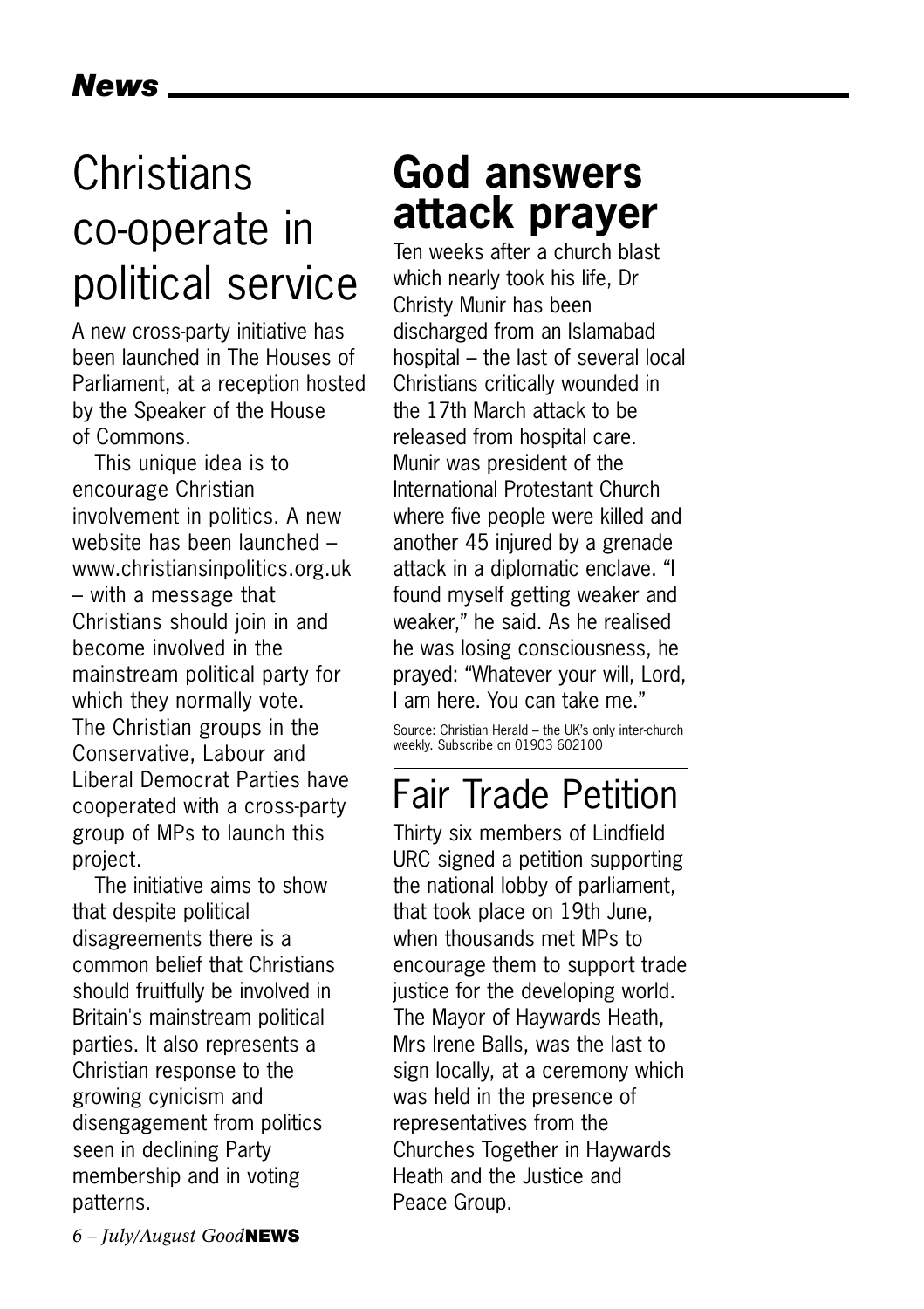#### **Anniversaries**

Congratulations to Norna and Aubrey Derham who celebrate their Golden Wedding on 5th July. Congratulations also to Elsie and Reg Campling who celebrate their 70th Wedding Anniversary on 30th August.

"**Many thanks** to those who sponsored me at the Charity Hedgelaying on 2nd March. £3000 was raised for Chailey Heritage." *John Blake* 

**Brian & Sue Tester** rejoice in the birth of a grandson – Nathan – (9lb 4oz) on 18th May 2002 to their daughter Alison and son-inlaw Mark, a brother for Hannah.

#### **Moving Home**

Hilary Slatter has moved to :– 3 Cedar Lodge, Cudlow Gardens, Rustington, W Sussex. BN16 2RJ

#### **Congratulations**

to Bert Sarsons who celebrates his 90th Birthday on 16th August.

#### **Tea Tent thanks**

Suzy Jacques & David Tingley would like to sincerely thank all those who assisted at (or for) the three churches Village Day tea tent this year. Particular recognition should go to Roger & Eileen Jacques, Peter Ford, Ben Dorsett, Emma Tingley & Peter Trump. Great team work, thank you all.

**Katy Lewis' summer address** (until 13th August), do write and support her while she is away from Sussex! Katy Lewis, c/o Camp Allegheny RD1, Box 255, Ellwood City, PA 16117, USA Email: katyell@hotmail.com

### Betty holds 'standard' for Lindfield

One church member not only saw the Queen's Jubilee Parade on Tuesday 4th June, but was invited to take part in it. Betty Billins had the privilege to represent the Lindfield Womens' Section of the Royal British Legion in the special parade through Central London. "It was absolutely breathtaking to hear the cheers as we entered The Mall" Betty said after the event. She joined over 400 colleagues from Royal British Legion branches across the country.

Having arrived in London at 11am, they were not actually called into the parade until 3.45pm. Betty, however, is not new to such prestigious occasions. She carried the flag 25 years ago for one of the Queen's Silver Jubilee Parades. Nice one Betty!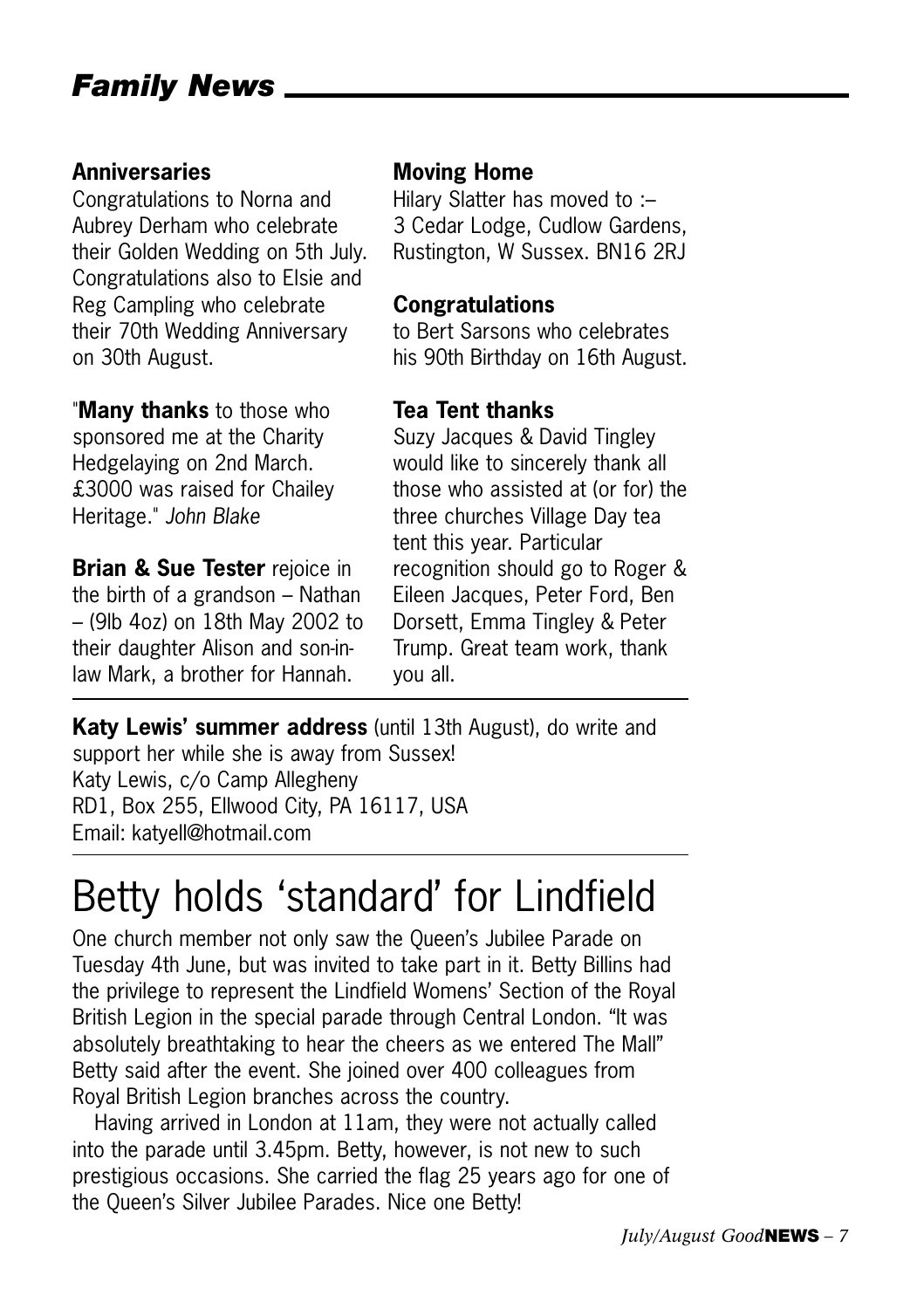### A word from the Gnomes 'Ome

"Gnomes–R–US" – yes, it's official – that's our registered name – as per the Royal Alex Childrens' Hospital Rockinghorse Appeal website! Fame at last! But, it is to you our church friends and the villagers of Lindfield and beyond, that we must say a very grateful 'thank you' for supporting our two 'plant & pud' sales so readily. We were encouraged not only by your generous giving, but also by your prayers – for this was and still is a very big venture for us.

As this report is penned – it's early June – an end (monetary) total is not possible as yet. However on my abacus (an Irish one – only one bead – it takes a long time!!!) we are over £500 in profit, and there's more!!

So if you've worked with us, as a 'potter', a 'foster carer for plants', a 'seller', or in 'the transport section', then consider yourself one of the family, an HONORARY GNOME, no less, and thank you for your service in taking the church into the community.

Jess, Pad and I wish you all a happy hols and remember "Don't be a weed – be a seed for Christ – Bloom where you're planted".

In His Service, *"Blossom" (aka Ann Lay)*

*8 – July/August Good***NEWS**

## Garden Tea offer

A **Garden Tea** has been arranged on Wednesday 24th July, at 15 Blackthorns, Lindfield at 3pm. If wet, in the church hall. If you can manage to bring a garden chair it will be appreciated. Look forward to seeing you.

A sincere thank you to all who supported our charity lunch on 29th May for 'Headway'. A cheque has been sent for £233.50 to Ann Cunningham, Chairman of Headway, towards the wonderful work they do at their rehab house in Newick for brain injured patients.

*Jessie Green & Roy Billins* **The Fellowship**

### **Tea tent makes profit for Tearfund**

The Common & Garden, this year's three churches refreshment marquee at the Jubilee Village Day, served over 900 hot drinks during the eight hours it was open.

Suzy Jacques, co-organiser of the fairtrade tea tent, said that after the expenses of setting up and paying for practicalities we will be able to send Tearfund a cheque for nearly £300.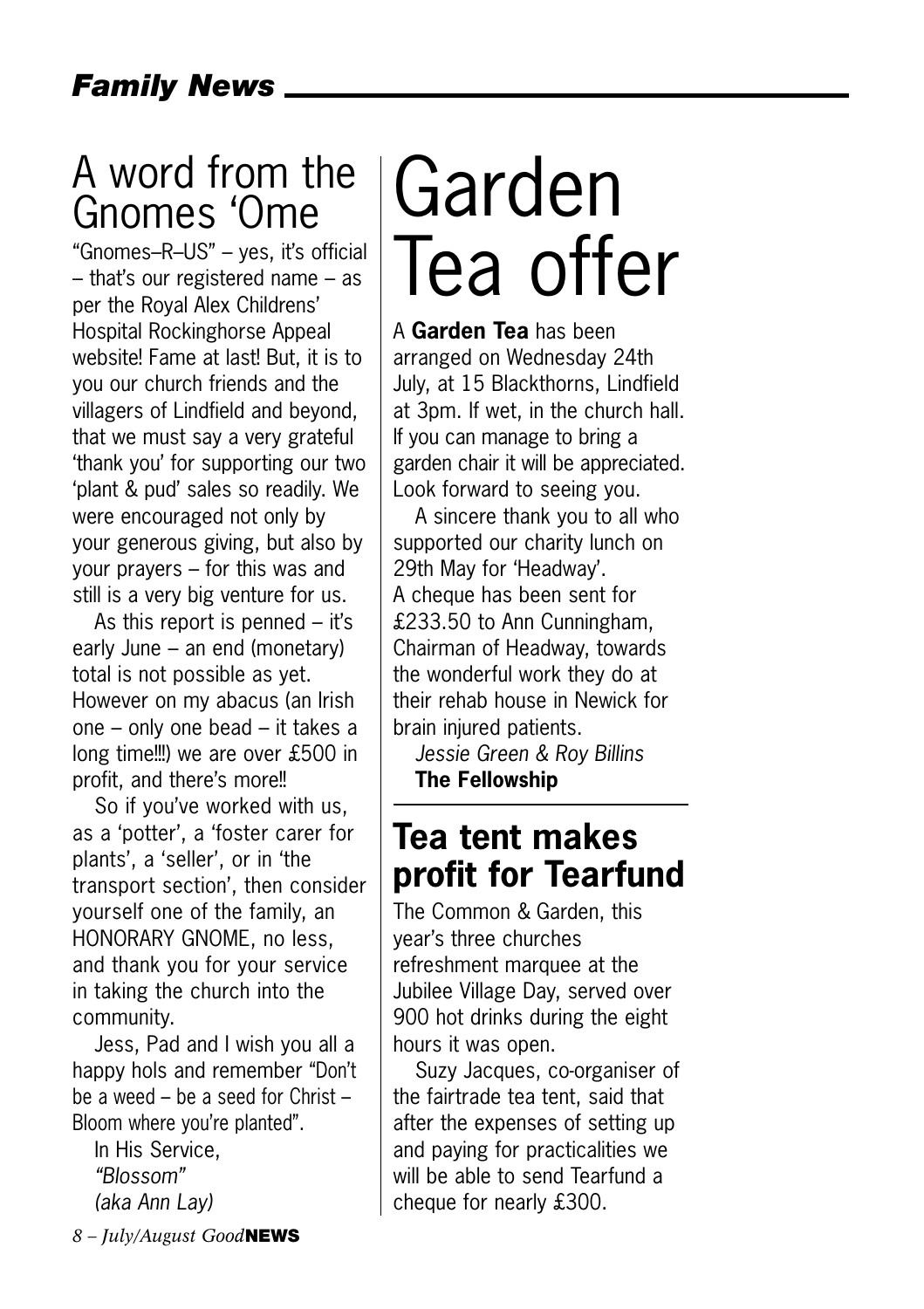### **This month's focus is on our environment. As Christians we often look around us and see God's beauty in creation.**

We're amazed when we look at the incredible detail of a flower and we're filled with awe when we see new life all around us. Some people feel closest to God when surrounded by his creation. We read in Genesis that Adam was instructed 'to take care of' His creation (2:15) – that's quite a responsibility! Taking care of God's creation should not be thought of as unimportant, or even unspiritual – it's one of our duties as Christians. We need, therefore, to live in harmony with, and show respect for, all of creation, after all we're ultimately responsible to God for how we treat it. Abuse and misuse of the earth and its resources will lead to disaster and we are already seeing some of the consequences of this. Creation is a testimony of the existence and nature of God (Romans 1:20) – we can all play a part in taking care of it.

You only have to read a newspaper, or listen to the news, to hear of genetically modified crops, BSE, pollution, greenhouse gases and global warming. One quarter of the UK's carbon dioxide emissions originate from the energy used to heat and light our homes –

that means that we can all do something to actively take more care of God's creation. In fact, there are lots of things we can all do in our homes and beyond to help reduce pollution and promote care of God's earth. Here are a few ideas to either get you going, or confirm that you're already doing a good job!

- $\checkmark$  Where possible REDUCE – REUSE – RECYCLE!
- $\checkmark$  Save water by not leaving taps running
- $\checkmark$  Turn off lights when you leave a room
- $\vee$  Use energy efficient light bulbs
- $\vee$  Avoid leaving appliances on 'stand–by'
- $\vee$  Always try to wash a full load in the washing machine or dishwasher and use an economy setting if you have one
- $\checkmark$  Try to choose products that are environmentally friendly, such as washing liquids and other cleaning products
- $\vee$  Don't buy foods and products that contain genetically modified ingredients

For more energy saving ideas visit The Energy Saving Trust (www.est.org.uk) or to find out how Christians are responding to environmental issues check out Christian Ecology Link at www.christian–ecology.org.uk. *Emma Tingley*

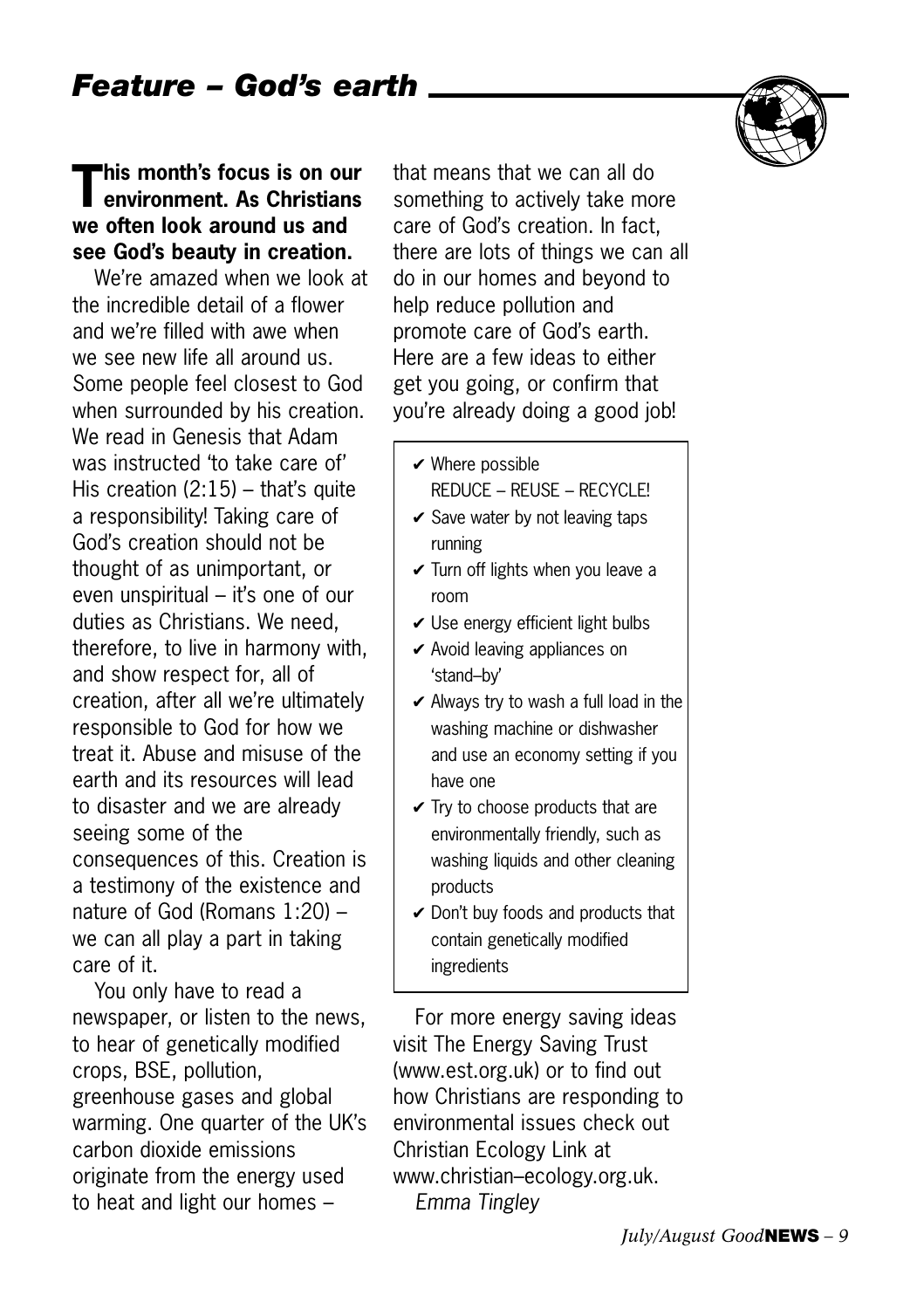## Fun **page**

**This month's competition is for all those budding artists among you and has a bit of an animal theme, so get your pens, pencils, crayons or paints out and get to work colouring in Noah's ark and the animals.** 

The prize for this summer competition has been kindly donated by Fishers Farm Park in Wisborough Green and is a free ticket for a family of four to spend the day there. Don't forget – entries should be placed in the Good News rack at the back of the church by Sunday 14th July, so you can use the voucher before the end

of the summer.

*10 – July/August Good***NEWS**

Feel free to copy and enlarge if you wish Feel free to copy and enlarge if you wish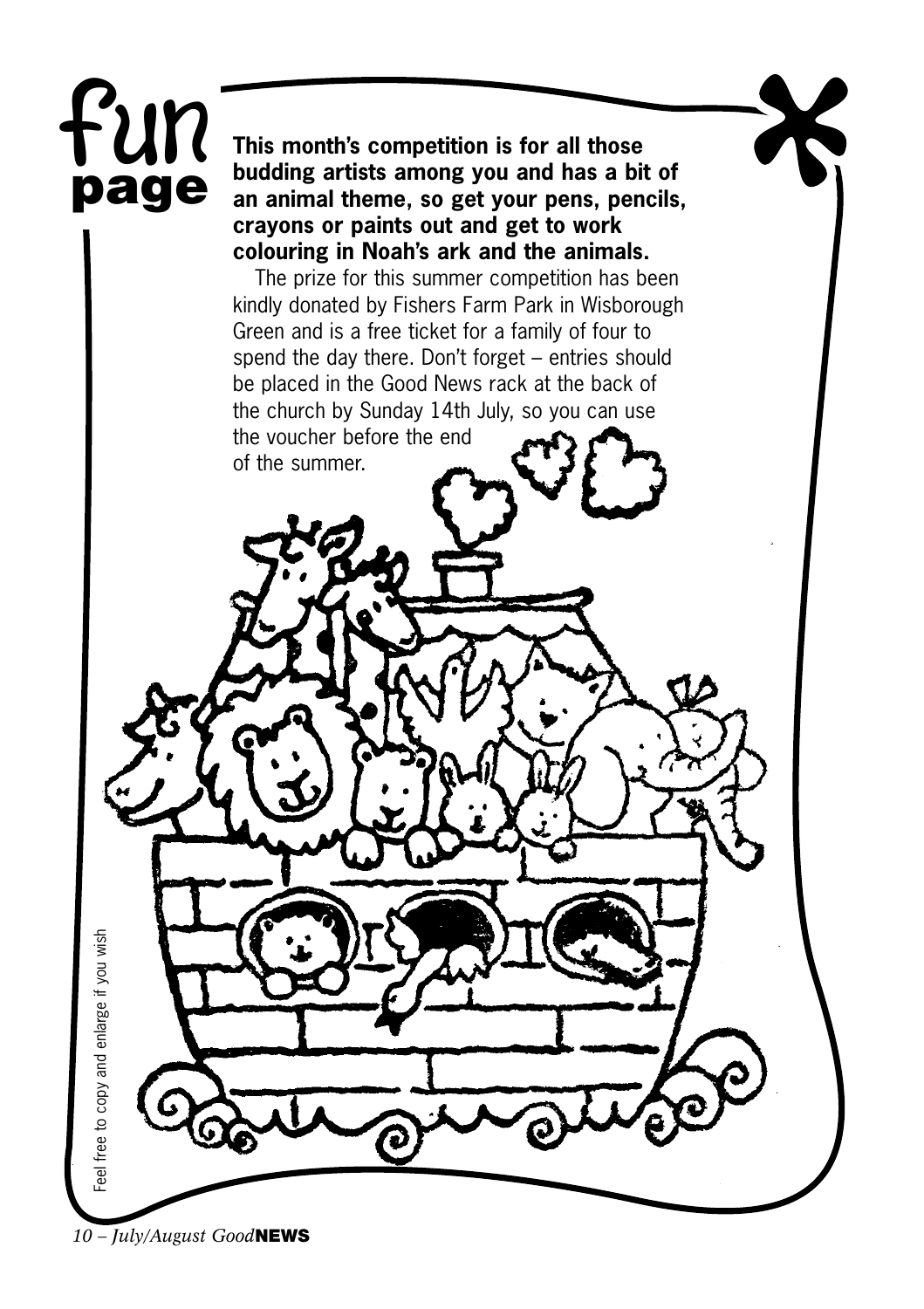## Last month's winner

The June magazine featured a competition for those young at heart to take part in. Only a small number of entries were received, but the winner, selected at random, was Emma Nibloe – who will get a £5 voucher to spend in the Haywards Heath Christian Resource Centre. Maybe not much of a bonus for someone whose Grandad owns it (!), but we hope you choose something you want, Emma.

This month is a colouring competition where you can win a trip to Fishers Farm Park. Enter by Sunday 14th July.

S' ummer' Picnic

Sunday 14th July from 12.30pm at Downside, Stone Quarry Road Chelwood Gate

Bring your own food, garden chairs and perhaps an outdoor game for the children

> Drinks will be provided Swimming pool will be open

No need to reply - just turn up If wet we'll have to cancel

If you need directions please speak to Ron or Janet Goodenough (01825 740351)

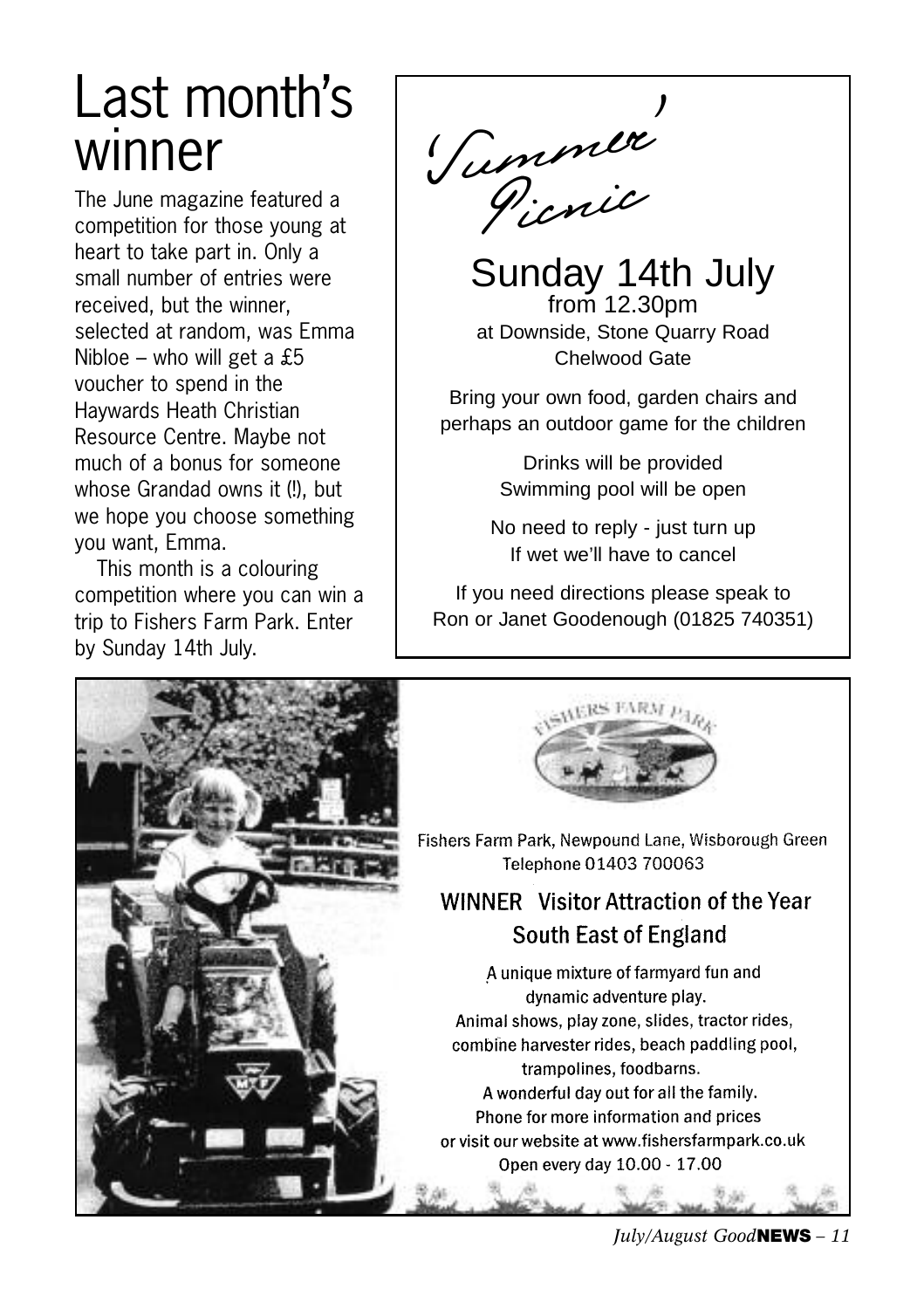| July             |                                                                                                                                                                                            |                         |
|------------------|--------------------------------------------------------------------------------------------------------------------------------------------------------------------------------------------|-------------------------|
| 4th              |                                                                                                                                                                                            | 23rd<br>Tuesday         |
| Thursday<br>7th  | House Group week                                                                                                                                                                           | 24th<br>Wednesday       |
| Sunday           | 9.30am* David Nibloe &<br>Ron Goodenough<br>11.00am*Ron Goodenough<br>6.30pm* Richard Walters<br>& Peter Trump                                                                             |                         |
| 11th<br>Thursday | No Church 'Members Meeting'                                                                                                                                                                | 25th<br>Thursday        |
| 14th<br>Sunday   | 9.30am* David Nibloe &<br><b>Charles Martin</b><br>(Interim Moderator)<br>11.00am*Healing Service<br>- Charles Martin<br>6.30pm* Communion -<br>Richard Walters &<br><b>Charles Martin</b> | 28th<br>Sunday<br>Augus |
| 18th<br>Thursday | House Group week                                                                                                                                                                           | 1st<br>Thursday         |
| 20th<br>Saturday | Lindfield Horticultural<br>Society Show at The King<br><b>Edward Hall</b>                                                                                                                  | 3rd<br>Saturday         |
| 21st<br>Sunday   | 9.30am* David Nibloe &<br>Derek Heath<br>11.00am*Derek Heath<br>6.30pm* Richard Walters<br>& Jeremy Heath                                                                                  | Don<br>dowr<br>wv       |

| 23rd<br>Tuesday                                                                | 6.30pm                                                                                                                                                | Ladies 'In Touch'           |
|--------------------------------------------------------------------------------|-------------------------------------------------------------------------------------------------------------------------------------------------------|-----------------------------|
| 24th<br>Wednesday                                                              | 3.00pm The Fellowship<br>- Garden Party at<br>15 Blackthorns                                                                                          |                             |
|                                                                                | 7.45pm                                                                                                                                                | Elders' Meeting             |
| 25th<br>Thursday                                                               | 8.00pm<br>Meeting                                                                                                                                     | Monthly Prayer              |
| 28th<br>Sunday                                                                 | 9.30am* David Nibloe &<br>Daryl Sinclair<br>11.00am*Communion -<br>Daryl Sinclair<br>6.30pm* Richard Walters<br>& Philip Wren                         |                             |
| August                                                                         |                                                                                                                                                       |                             |
| 1st<br>Thursday                                                                | & Tea                                                                                                                                                 | Senior Citizens' Car Outing |
| 3rd<br>Saturday                                                                | Induction of Revd. Andrew<br>Fairchild to the joint<br>pastorate at Haywards<br>Heath URC (remaining with<br><b>Burgess Hill URC)</b><br>3.30/4pm tbc |                             |
| Don't forget, you can now<br>download GoodNEWS from<br>www.lindfieldurc.org.uk |                                                                                                                                                       |                             |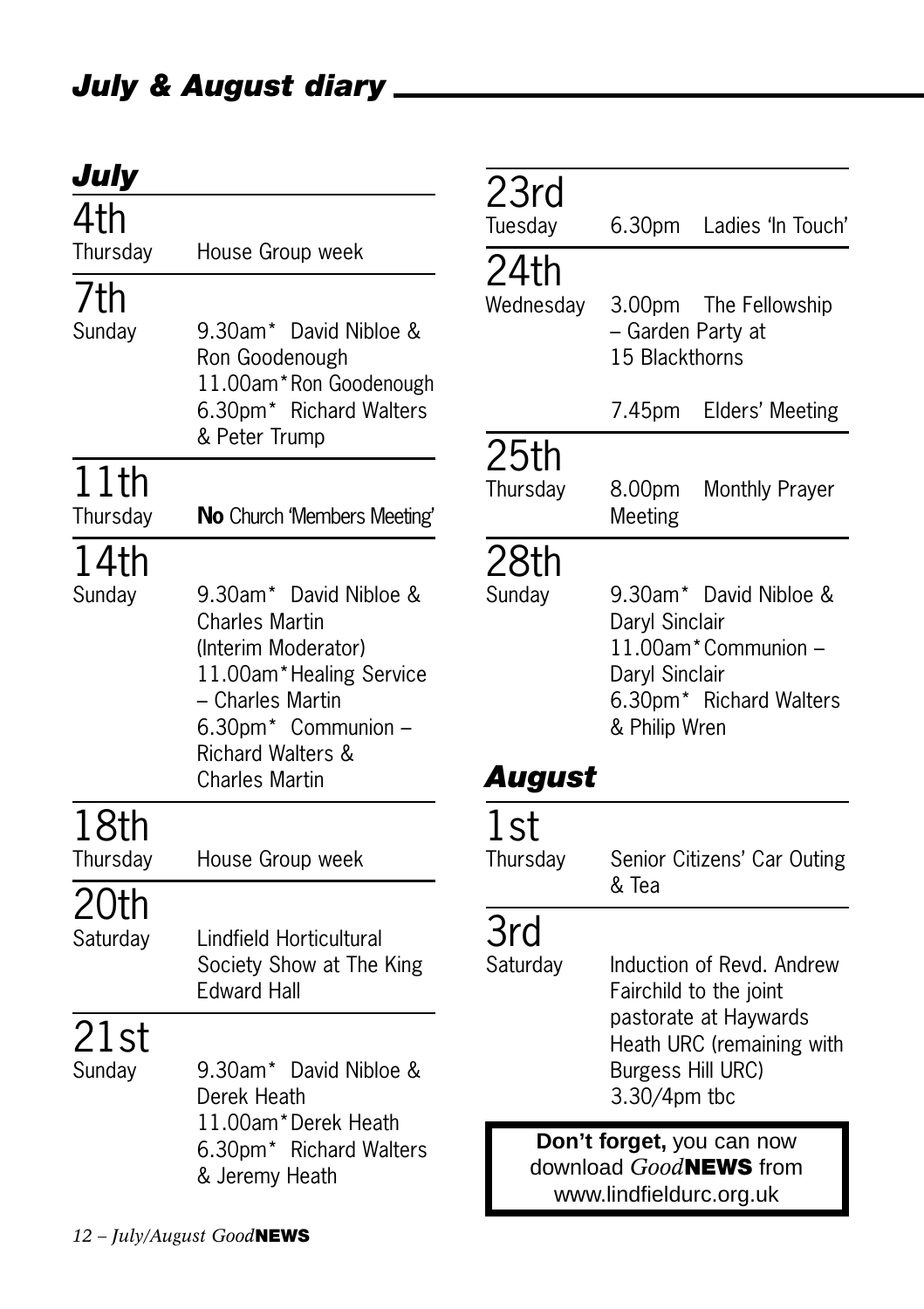## $4th$ <br>Sundav

 $9.30$ am $*$  Communion – Richard Walters & Mike Gardiner 11.00am\*Mike Gardiner 6.30pm\* David Nibloe & David Jones

## 11th<br>Sunday

9.30am\* Richard Walters & Norman Nibloe 11.00am\*Norman Nibloe 6.30pm\* Communion – David Nibloe & Ron Goodenough

> 12noon Copy Date for September 'Good News'

### 18th

Sunday 9.30am\* Richard Walters & Barry Piper 11.00am\*Barry Piper 6.30pm\* David Nibloe & Brian Stone

### 22nd

Thursday 8.00pm Monthly Prayer Meeting

25th

Sunday 9.30am\* Richard Walters & Carol Walters' House Group 11.00am\*Communion – Michael Davies 6.30pm\* David Nibloe & Peter Trump

27th

### What about our Sunday Services\* then?

**Coffee** is normally served between the morning services and after the evening one.

The **9.30am service** is an opportunity for all age groups to join in a relaxed informal time. There is a crèche, and after about 20 minutes children and young people up to age 14 go out to their own groups on most Sundays.

The **11.00am service** is usually more set and formal.

At **6.30pm** it is sometimes a celebration, sometimes a quieter ministry time and sometimes an open communion service or something quite different!

**Personal prayer** is available after every service. Prayer requests and brief statements of praise for answered prayer can be put in the red book on the concourse table. We can also offer personal prayer ministry at home or in hospital.

### We **do not take up an offering**

during the services, but all those wishing to give are invited to place a gift in one of the bowls at the doors before or after the service. Thank you.

Cassette **recordings of services** can be borrowed free from the church.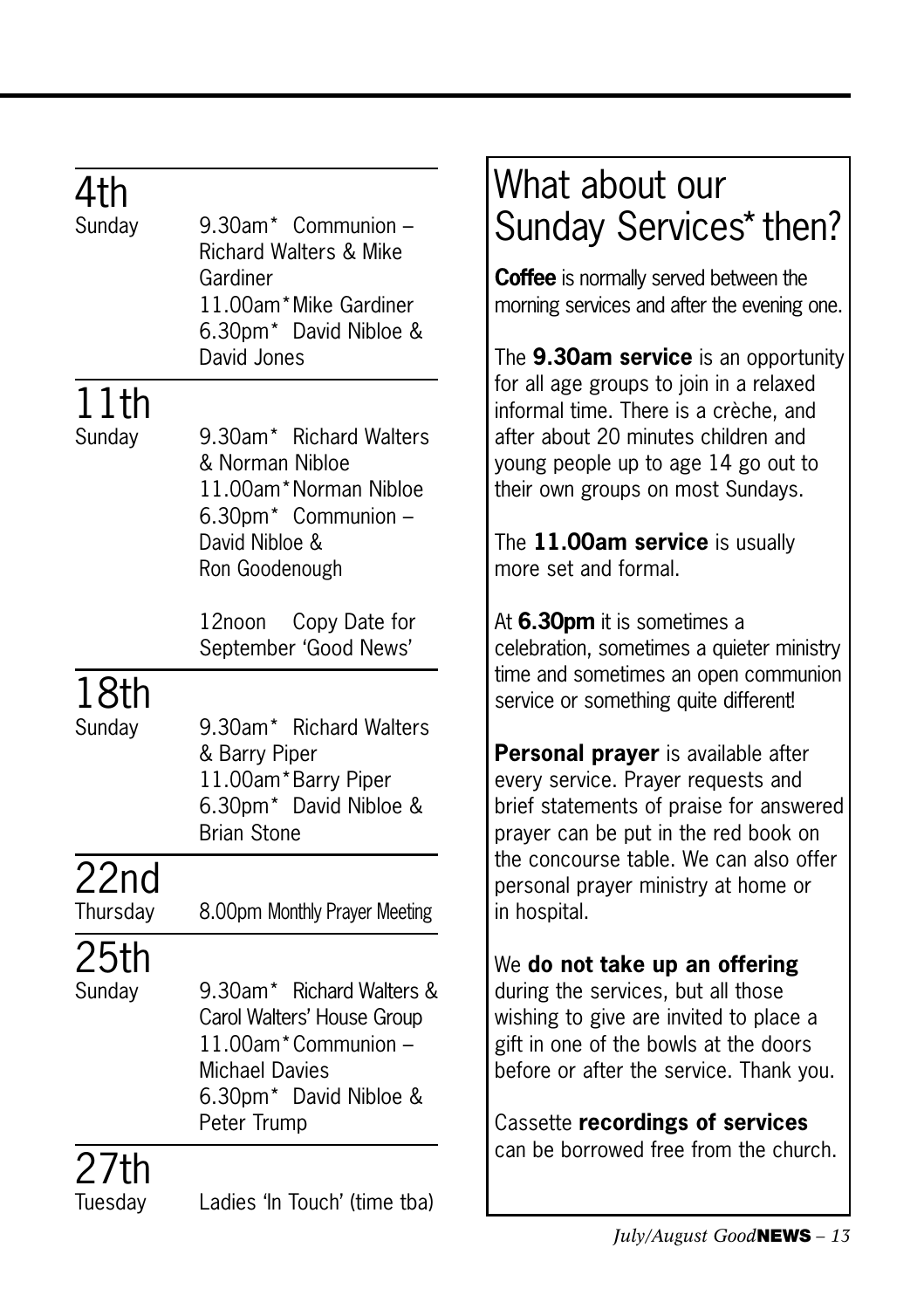# Now, listen up

**During July and August we are, as a church, focussing on the marvellous work of FEBA, the organisation dedicated to beaming the good news of Jesus Christ by radio to India, Africa, Central Asia and the Middle East.** 

So, imagine you live without access to TV, newspapers, books, let alone a bible... in fact, you can't even read. There are no local churches and no preachers. Your lifeline to the outside world is a portable radio. Well, it would be if you have one.

Peter Akec Ater in Southern Sudan, unable to read or write, heard his own language, Dinka, on a radio and was so determined to own one himself that he sold one of his cows so that he could buy a radio and listen for himself. It happened to be FEBA's Dinka language programme that caught his attention. "Now I have found FEBA Radio useful to me, for it has educated me to know Jesus as my Master, Friend and Saviour".

Listeners in other areas, of course, are highly educated and submit written feedback to the programme producers. For example, Iman Tabet, FEBA Lebanon's production team leader, remarks "It is true that I write programmes, but believe me I think that the fruit of our broadcasting is seen in the correspondence we get. I see broadcasting as a strong tool to reach the ear of the listener and from it his heart, the same is true of the correspondence counselling ministry that follows up the effect of the programmes, making what the listener has heard more concrete and clear."

Others have found faith through the cassette ministry used as follow up to the broadcasts. On the other hand the Arabic website is announced on air and Internet is becoming an important source of information and means of contact with people in the Middle East. "We get roughly 5 emails a day and about 8 people using the chat line link" explains Fadel who runs the website. "Most are searching the web to find out about the Christian faith".

As an effective means of communicating with an audience largely accustomed to an oral tradition in areas of Afghanistan, FEBA has also broadcast an audio version of the Jesus Film. The responses from listeners have encouraged the team to continue the good work.

Please pray for FEBA. Come into the church and spend a few moments looking at the special display in the church concourse area.

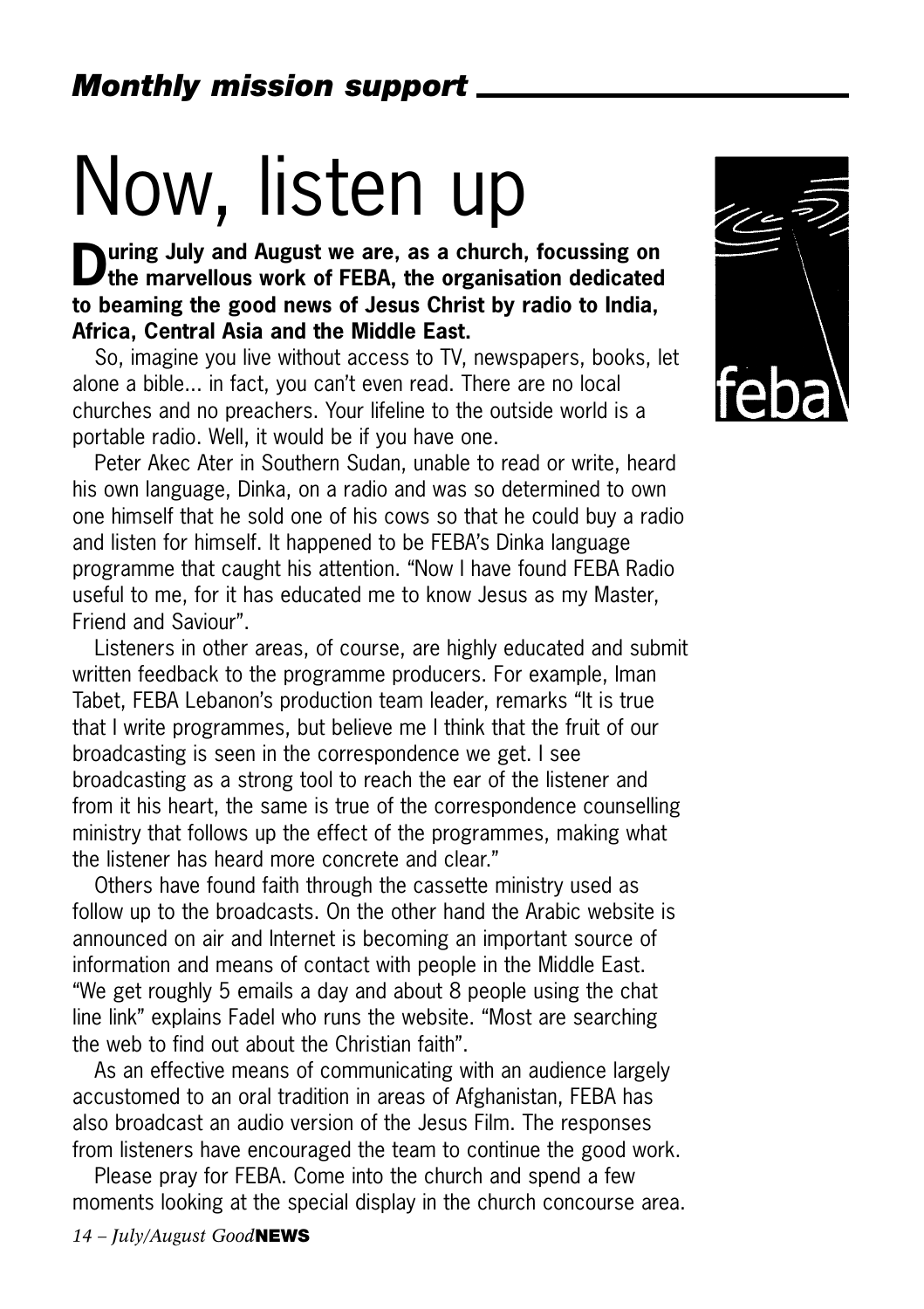# **Why shortwave?**

by Tony Ford at FEBA. www.feba.org.uk

### **Strolling round the shopping areas of Thailand in 1999, I discovered it was impossible to hire films on videotape. DVD had superseded VHS.**

Home entertainment technology in Thailand had leapfrogged the UK. Thai people might think VHS tape is unavailable in UK right now, but they'd be wrong. We don't use shortwave radio in the UK but shortwave is not dead. It is used elsewhere. Most of us in this compact country can hear high quality FM radio, with a wide choice of stations. A few listen to foreign radio stations, either on medium wave (remember Radio Luxemburg?) or shortwave.

The story is different in Africa and the Middle East where millions listen to shortwave radio every day. Feba got hold of some survey results from Afghanistan this year. Almost exclusively Afghans use "foreign radio" – that means shortwave – to meet their need for news. In Feba we are delighted to hear that. Our focus has been to reach countries that are difficult to enter with the gospel. Don't be fooled by the short in shortwave. This type of broadcasting makes giant strides from transmitter to

receiver. So, even though it might be hard for real people to enter some countries, their voices can be heard talking about the Lord Jesus.

This kind of international radio is still hugely important for African and Asian audiences. Shortwave radio is still widely used by listeners where it provides services that are otherwise not available. What about the future? Will shortwave continue to be useful? There are some helpful and interesting indicators.

Recently China has been investing huge resources in shortwave transmitters for domestic use; all their transmitters are being upgraded ready for digital radio. Listeners with new digital receivers will get audio quality much better than good medium wave – still keeping the same long distance potential for broadcasters – and all for a few dollars more on the cost of their radio set. When digital quality arrives, international broadcasting will get a new lease of life, especially when listeners find something they cannot get on local radio. Feba's world is changing and the opportunity to share the Gospel with our listeners will continue for a long time yet.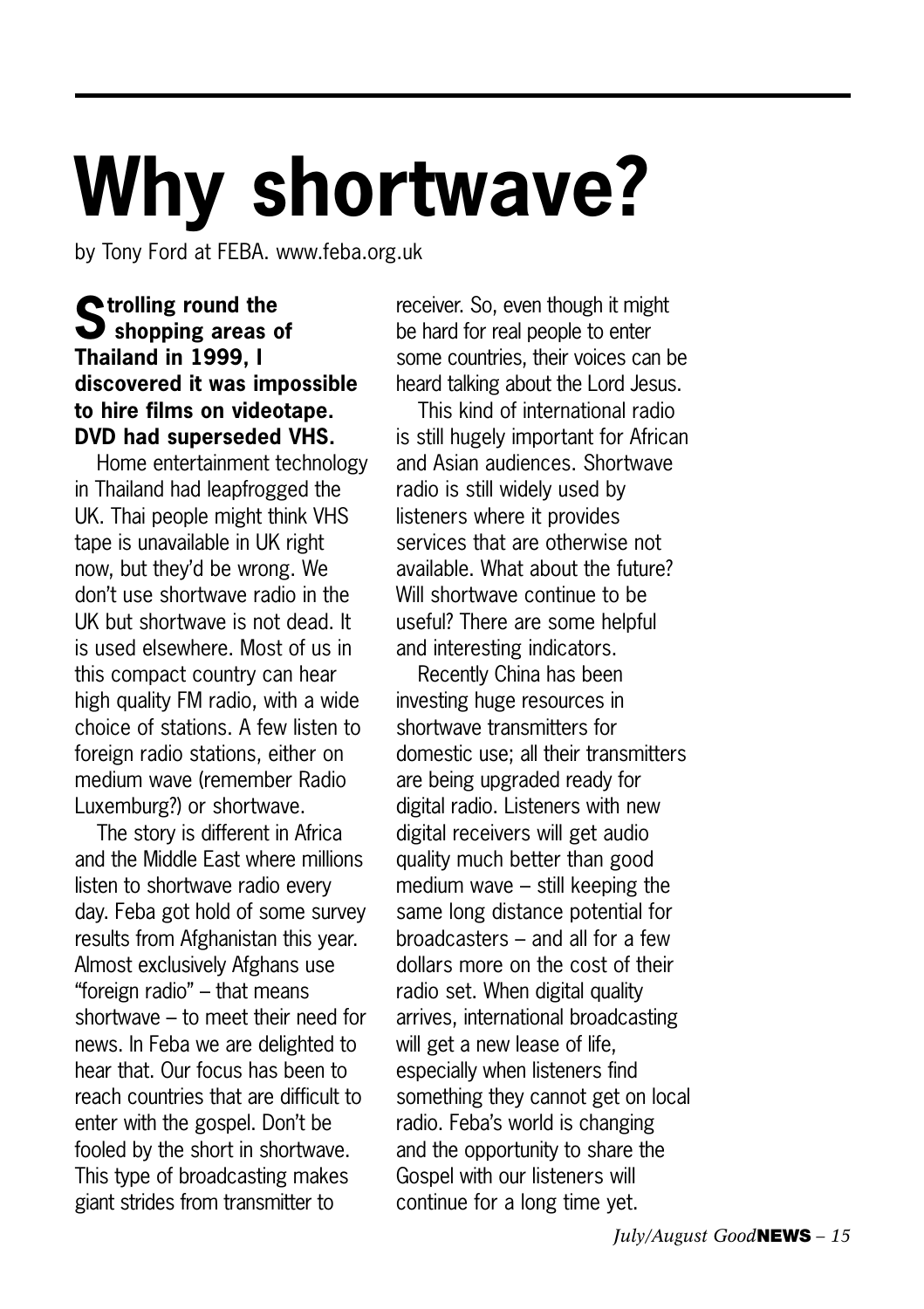## A view on Roman life

**Well, England's summer still hasn't really got going yet, but it's the time of year for holidays at home and abroad and that means time to scour the local bookstore for a 'good read'.**

I don't know about you, but lazing by the pool in the sunshine, I don't tend to be reaching for my

and all those she touches as a young Christian under Roman authority. It is both a love story and a gentle encouragement to all who read it to live more for Christ and less selfishly.

The second, "An Echo in the Darkness", is the sequel and if you are a fast reader, or are going on a long holiday, I heartily

copy of "How to read the Bible for all it's worth". That doesn't mean, however, that you can't read something that will more quietly expand your understanding of God.

I'd like to recommend a trilogy of novels, based on the life of a Jewish–Christian

"It is both a love story and a gentle encouragement to all who read it to live more for Christ and less selfishly."

recommend taking this book with you too – the first book ending on such a cliff–hanger!

The third book, "As Sure as the Dawn", picks up on the life of one of the characters from "A Voice in the Wind" – a gladiator, who learns about true love and the strange God of

girl, growing up in the early the Christians, who share with him the Roman arenas. You can buy these books at

the Haywards Heath Christian Bookshop – I'm sure you won't be disappointed.

Thanks Heather, for recommending these books to me in the first place! *Suzy Jacques*

church. If you can make it past the first few pages of rather too descriptive scenes of a ravaged Jerusalem, I guarantee an absolute treat! The first of the three books,

which are written by Francine Rivers, is "A Voice in the Wind". This tells of the life of Hadassah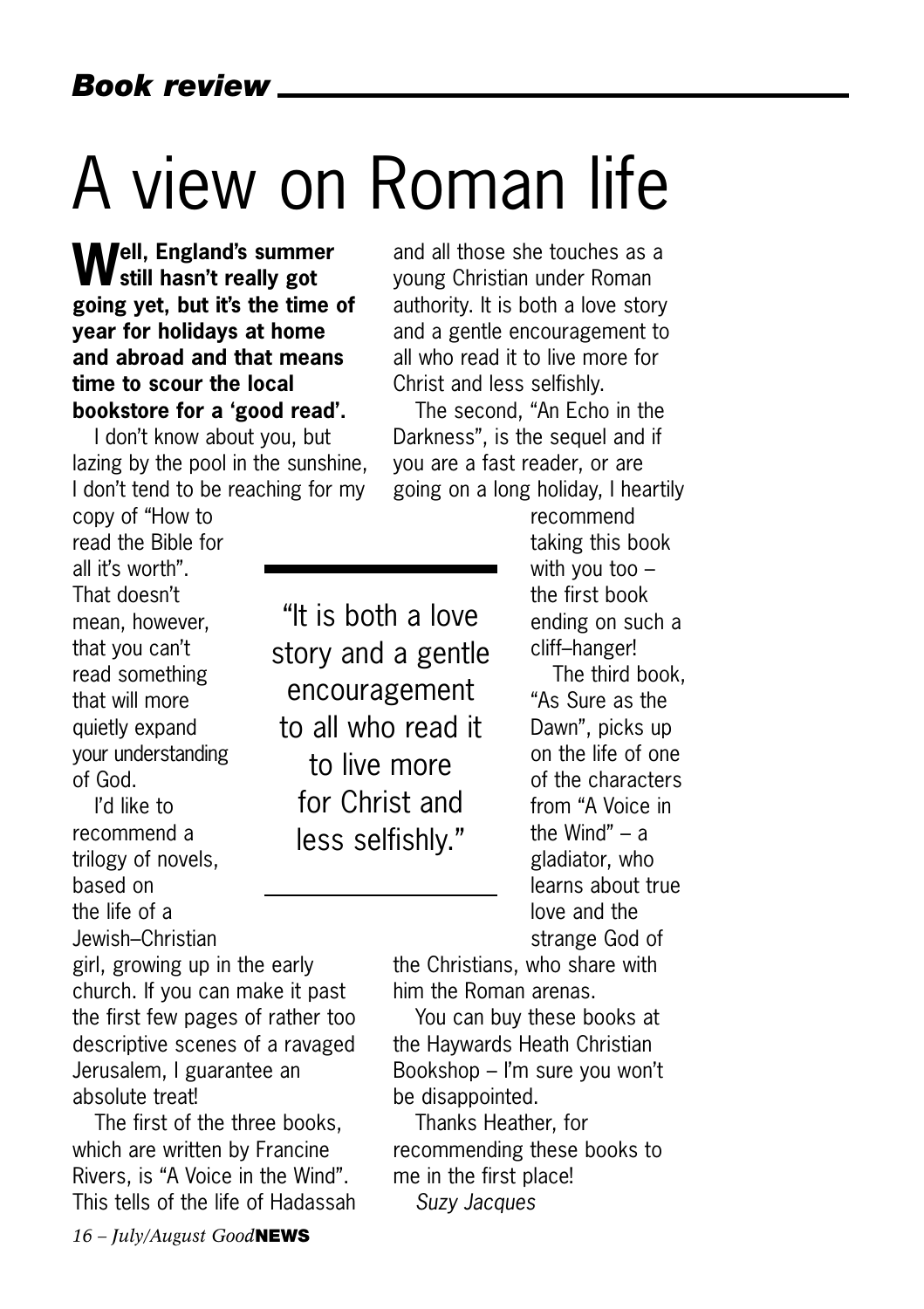*Boys' Brigade Update*

# Busy in the B.B.

**Although our Editor has kindly filled in some of the gaps, the hectic pace of life in our BB Company has prevented me from submitting a report on our activities until now.** 

Some of the most important activities in BB are those which are not seen by parents or church folk. One such is Duke of Edinburgh's Award, which the majority of our Boys have joined. Our five Seniors, James, Matthew, Daffyd, Jim, and Ollie, tackled a very demanding expedition in the New Forest in early May, to qualify for their Silver Award. They camped out three nights, and completed the 30 mile trek without serious problems: what a happy group of lads they were when they reached the finishing point! They were comparative veterans, however, and it was a somewhat different story a couple of weeks later, when four 14 year olds, William, Jonathan, Cameron, and Edward, tackled a Bronze level training expedition, walking between Plumpton and Henfield, and did very well – until nearly the end, when they lost themselves! However, they survived to tell the tale (see page 18), and realise that some things are best learned the hard way.

We have taken part in a number of Battalion competitions, the results of some of which have already been reported. In sporting events, we are not equal at present to the front runners in the Battalion, but our swimming, and 5-a-side football teams enjoyed taking part, despite not getting anywhere. Jim Johnson was presented with his wellearned Queens Badge at the May church parade, and more major awards are in the pipeline.

Like most people in the church, we have been involved in Jubilee celebrations. Terry Ward, Jim Johnson, and Daffyd Wagstaff represented the BB at a Thanksgiving Service held by both Sussex Counties in Chichester Cathedral, and the following day, the band led the village procession to the Common, watched by a crowd which was probably numbered in the thousands: a valuable piece of witness for church and BB. *Geoffrey Cocksedge* 

**Check out the new BB minisite (designed by Jim Johnson) at www.lindfieldurc.org.uk**

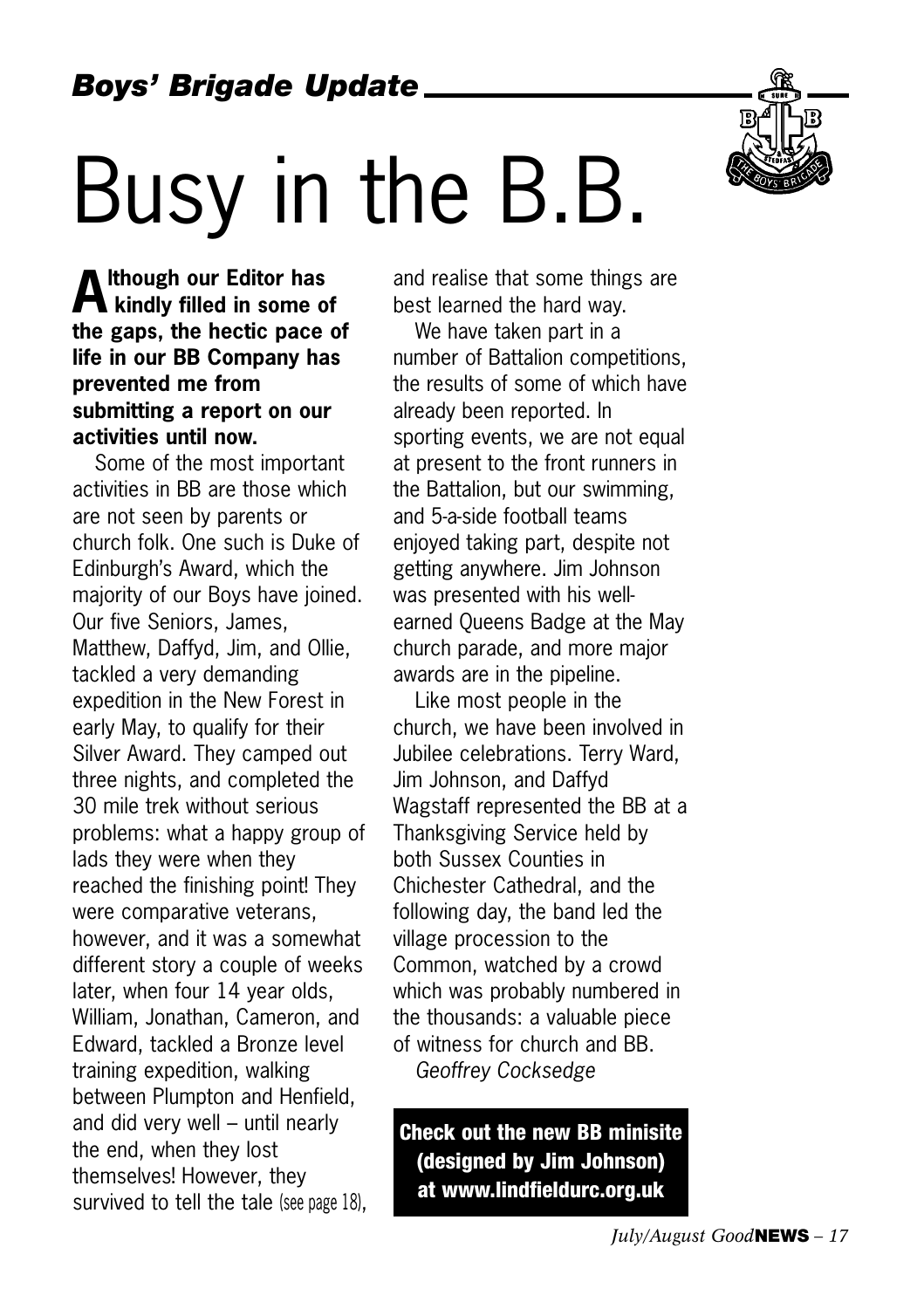# *"We got lost... a bit!"*

**At 9.00am on Saturday 18th May we set off from Plumpton Station heading for Henfield common. The team undertaking the expedition was: Jonathan Dew, Edward Johnson, Will Mills and me Cameron Sharpe.** 

We were carrying packs on our backs supposedly one quarter of our body weight, though mine was about three quarters! So here we were walking past Plumpton racecourse when we had our first crisis, it rained. You would think raining is no big hurdle but we had to cover our bags to stop our equipment from soaking. Everyone else's bag had a plastic sheet, which could wrap over the bag to protect it but mine didn't. So my bag got drenched and we were only fifteen minutes into the expedition!

From then on it seemed to go quite smoothly, we met our targets easily and we were within a quarter of a mile from our last meet up point before lunch when we came across a farm. We were just leaving the farm when a female goose started to chase us around the small yard we were in. Unfortunately just next to the wild goose was the gate we needed to go through. So after a long debate we decided

to run for it and pray we wouldn't get hit. So we ran like stink and got ourselves across. HOORAY!! We were just congratulating ourselves and laughing when we came upon our greatest adversary yet, a horse. I just wished Johnny had told us he was scared of horses before we began but regardless the rest of us tried to woo Johnny across

the field of horses. One horse running after us and forcing us back over the stile we had just crossed didn't help our task. We decided it might be unsafe to try again so we phoned for an

"down the road a strong smell of gas erupted from my bag... lucky I don't smoke!"

escort across the field.

We walked and walked and walked from then on and at about 3.30pm when we were only 45 minutes from our camp for the night we had a distraction. Will being helpful told a family of 10 walkers to follow us if they wanted to get to Pycombe as our next stop was very close to there. So we walked on and passed a group of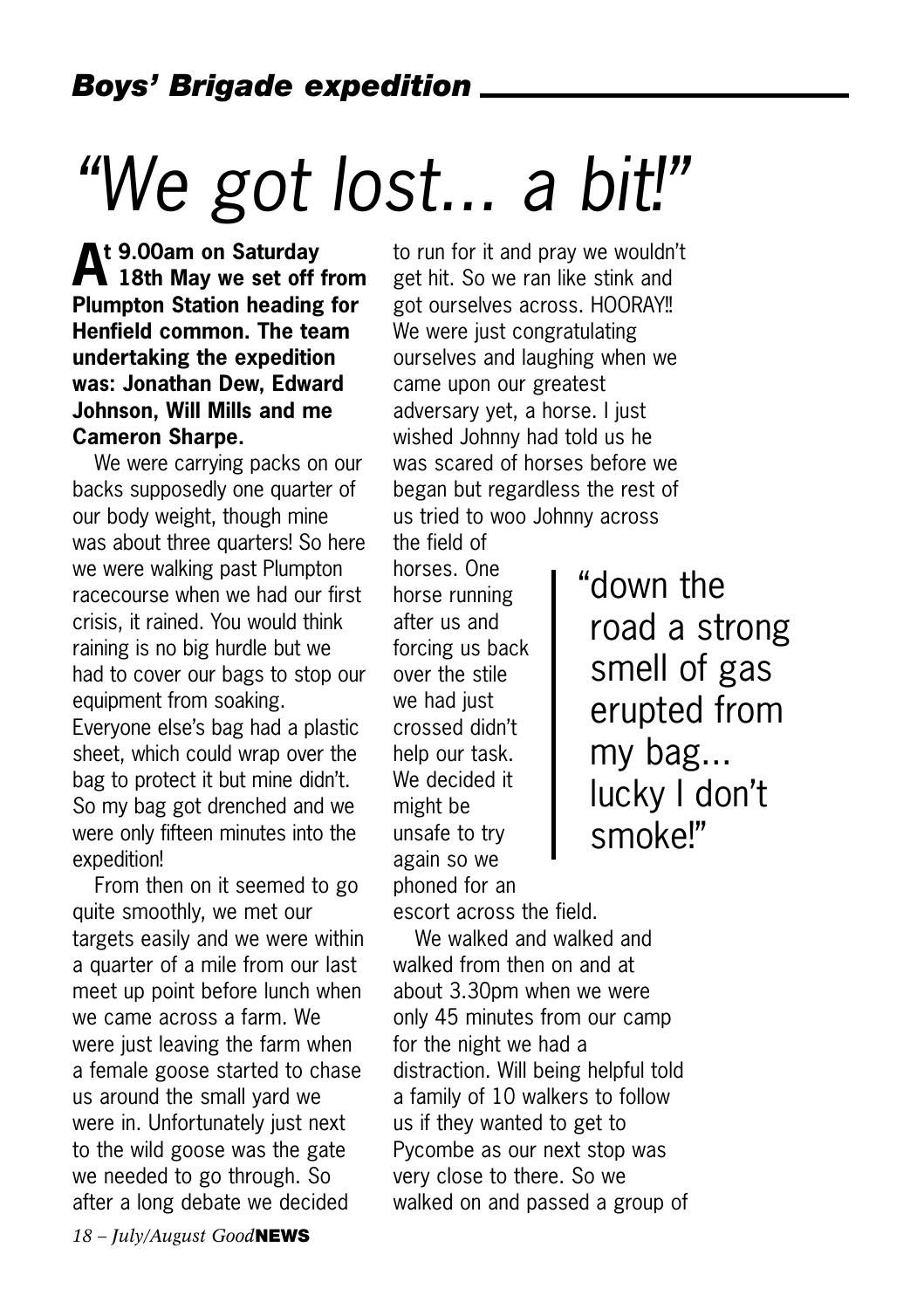20 horses, Will had been counting horses and one of these was his hundredth, so he was just raising his bat to the imaginary crowd when one horse bolted. The rider was a little girl and the horse had taken one look at our faces and had a heart attack. The little girl fell off and as she got up the horse stood on her. This provoked a riot and we slipped off quietly unnoticed.

The ten travellers were still following us and when we ended up at Wolstonbury Hill we realised we had gone at least two miles off track. We smiled, apologised to the travellers and made a hasty retreat.

The next morning had a bad feeling the minute we woke up. To be woken up by some quote from Blackadder was bad enough but when quoted by Ed it is a living nightmare!

We had breakfast and left swiftly. A mile down the road a strong smell of gas erupted from my bag. A closer inspection showed that I had left my gas canister on, lucky I don't smoke!

We got lost a bit, due to my awful map reading! But even so we were within half an hour from home when *it* happened. We came into a big field with very long grass. We started to wade through the grass but when we found a big abandoned truck we started to wonder about our map reading and we eventually spent an hour in that stupid field.

There was still enough time to end up on a golf course and have tea and biscuits at someone's house when we unintentionally ended up in their garden! The last time we got lost was in a lay–by next to a Ford Fiesta. We eventually arrived home at 4.30pm, four hours late and with double maths homework and revision still to do! *Report by Pte Cameron Sharpe*

### can make a An evening with Tony Campolo **11th July in Brighton**

*Tony Campolo has spent his life serving and communicating about God's love. In his unique style that is vivid, passionate, witty and full of God's grace, he will be sharing some of the lessons he has learned on the journey. It will be an evening to inspire, challenge, encourage but above all, make us realise the potential that we have in God.*

*Music with Mal Pope, drama from Going Public Theatre Co and worship led by Bill & Rachel Taylor Beales* 7.30pm, Clarendon Centre, 47 New England St, Brighton.Ticket info: 029 2033 7880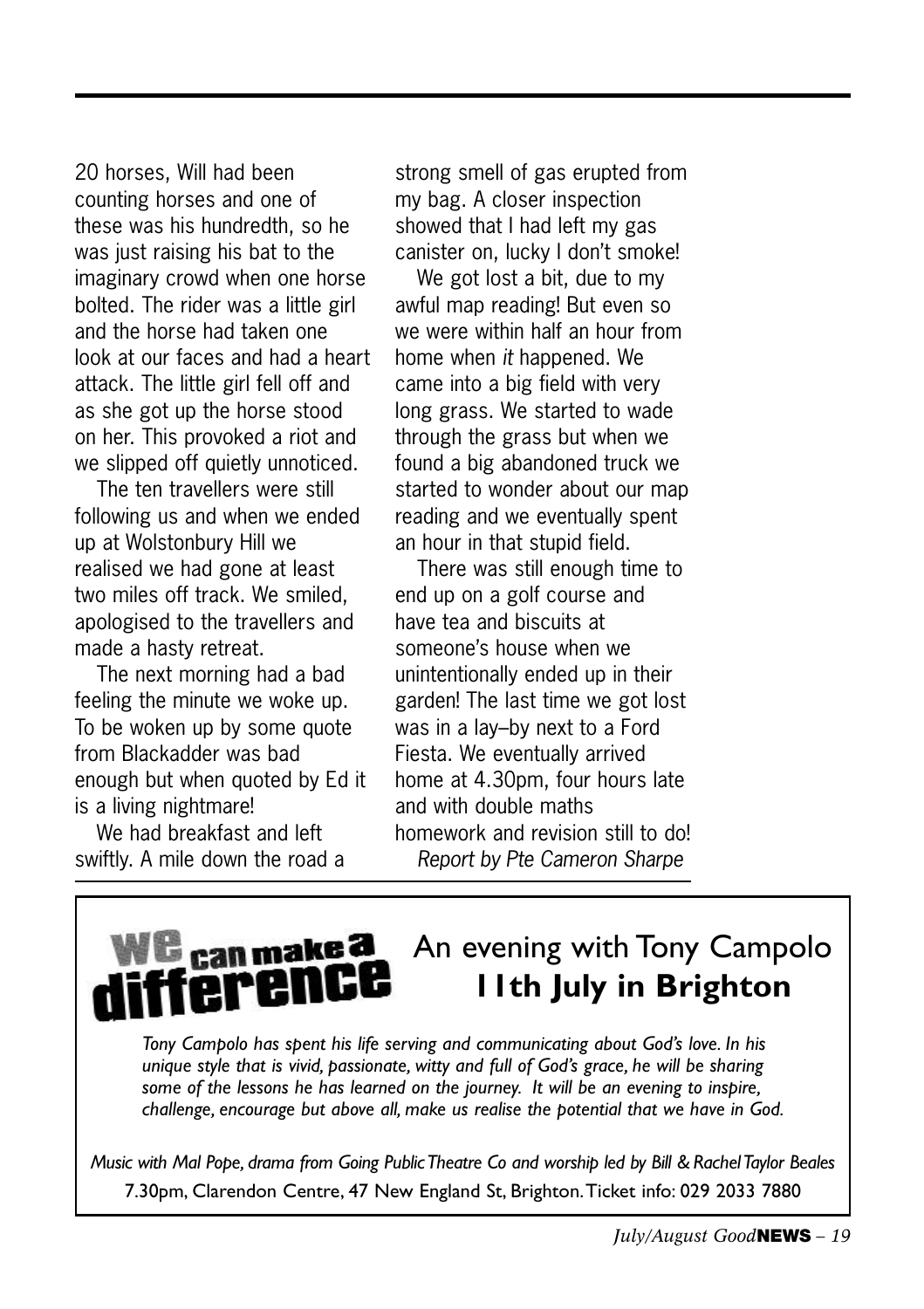# **Show me love**

### **Words are often not enough, people want to see that God loves them.**

That is why Rebuild, a Christian coalition of 70 national church groups, started the National Community Week initiative. This year the dedicated period is between 28 September and 12 October and is a way for churches to get involved with social action locally, and an opportunity to do something positive in the community. It is just one part of the Evangelical Alliance's "facevalues" mission which also runs during September.

It was back in November at UNITE that we, as a church here in Lindfield began talking about how we might get involved in community projects. Rebuild has been established to help, resource and advise churches like Lindfield URC! Alicia Meijer Diamond, Project Manager for the week last year, said "Many [churches] felt encouraged to start with community action, even though some had never done anything in the community before. Others were amazed by the appreciation they got from local groups."

Last year's event included many projects of differing scales. Bedworth Baptist Church in

Warwickshire staged a week of prayer with local schools, the Mayor and the Police asked for prayer points. "We felt encouraged that our little first step [into community work] actually made a difference" commented the church. Similarly, Emmanuel Church in Fleetwood, Lancashire established an ongoing volunteer relationship, through the Police and Council, cleaning up the park and helping older people with gardening jobs in the locality.

Those who have been involved indicate that it not only raised the profile of church action in the community but also helped to build confidence within the church itself. "Community Week has helped some church members here to understand that our involvement with the community is part of God's agenda" comments St Bartholomew's Anglican church in Coventry.

According to Rebuild, those interested in doing something for this year's event should consider what is most appropriate within the community they are placed. Maybe we could consider: making our church more accessible to those with a

*continued on page 22*

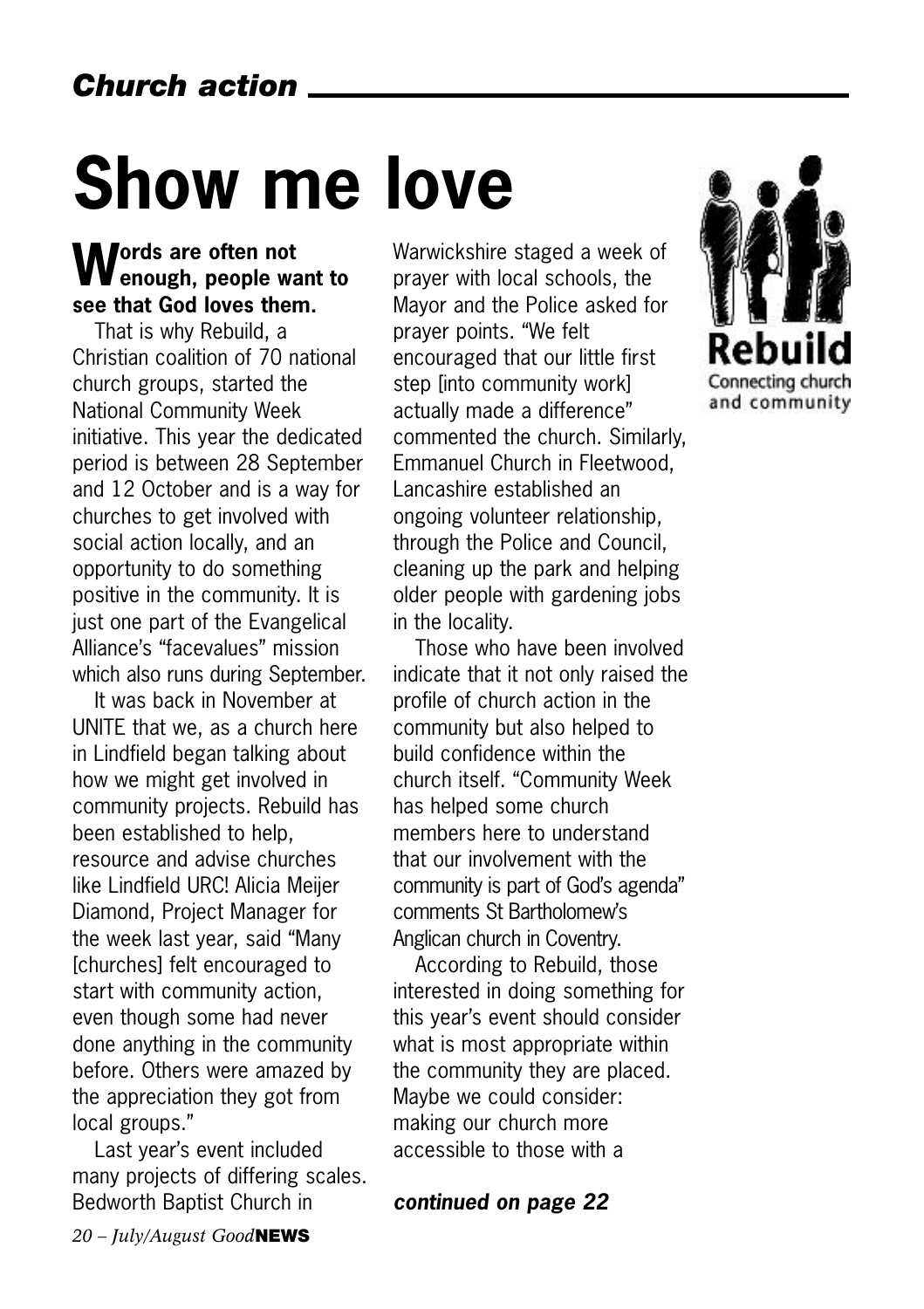# My 'dog-collar' tour

*By Fiona Tingley*

#### **I t is seldom that you would want to hear about my holiday, but just maybe this one would interest you? (Unless you are very new to LURC, that is!)**

In my good friend's red Micra I was comfortably taxied to Cirencester in the Cotswolds, where I spent a few days with the Rev and Mrs Goodchild, Harry and Diana to most of us (even dad and mum to some)! As background information here, perhaps – a number of years ago Harry left his secular employment as he felt called to the URC Ministry. After overcoming a number of obstacles, he trained for four years in Bristol and Oxford, while Diana was a fulltime Warden in flats for the elderly in Bristol. A hard and sacrificial time for them both. He was ordained and inducted in a United Methodist/URC ministry in Gloucestershire two and a half years ago. These dear friends made me so welcome in their lovely home, and we chatted as though we might have seen each other yesterday! There were many questions about the church, the people and the village, where they had lived amongst us for quite a few years.

Apart from visiting some

delightful Cotswold villages, the highlight of the weekend for me was attending one of Harry's churches on Pentecost Sunday morning. Harry led the worship, spoke to the children and preached a challenging and inspiring sermon on the Holy Spirit, with such warmth and confidence. I was so encouraged and heartened – I felt like leaping up from my seat at the end of the service and proclaiming "Yes, Lord!!" (I managed to restrain myself, but it was a real joy and privilege to see him serving the Lord so faithfully in his own church!) Well done, Harry! I praise God for his determination and the selfless service that he and Diana are now giving, (Diana also nursing in the local hospital, which she loves).

Then came the exchange of hostage, so to speak! Harry and Diana took me part way to meet Norman and Sarah Smith, where I was to spend the second part of my "ministerial tour". We enjoyed lunch together in Leominster, the two Rev's talking non–stop about whatever 'Rev's off duty' talk about! The Goodchilds bade us farewell and we journeyed on to Church

*continued on page 22*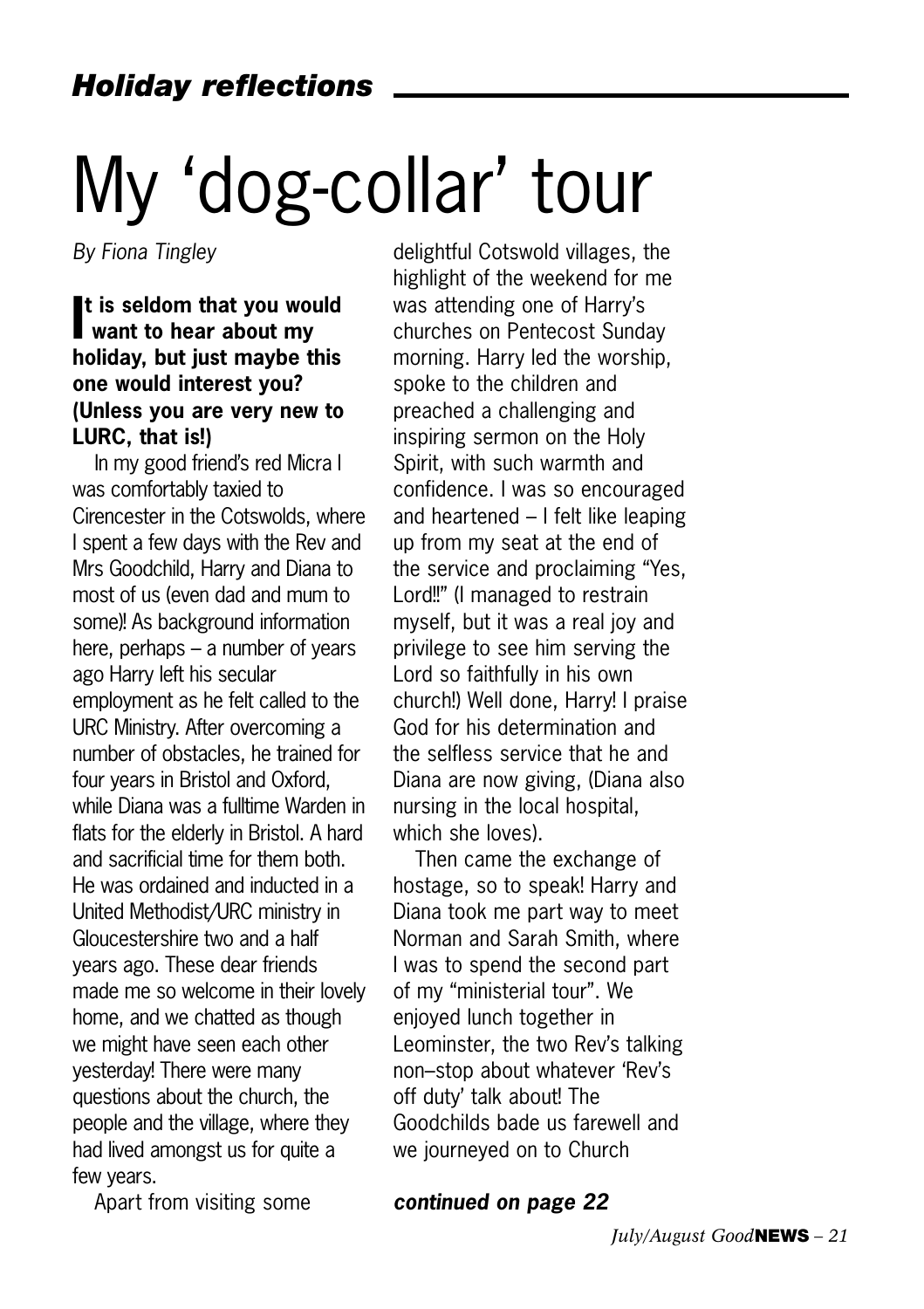Stretton in Shropshire, Norman and Sarah's new home after their move from Lindfield in January.

Of course, our semi–retired

ex–Minister and his wife made me so welcome too; transporting me to various attractive towns in Shropshire in an attempt to miss the heavy showers that accompanied me to that beautiful

*"I felt like leaping up from my seat at the end of the service and proclaiming "Yes, Lord!!"*

part of the country. They are settling down in their new surroundings, but I know they would very much value our continued prayers for what is proving to be a challenging move to a church so different from our own. I felt as though I spent all week answering questions from one or the other, but I didn't mind that one bit! (It is always a pleasure for me to share about the church family here at Lindfield, because I am so grateful for it and

> the love and support extended to me over many years.) I so appreciated

the kindness of my friends in giving me a really relaxing holiday, which was a blessing to me in body, mind and

spirit. Both the Goodchilds and the Smiths sent their love and greetings to all who know them. These two families have blessed us here in the past in many ways; please pray for them now as they continue to serve their Lord in ministering to others in the family of God. *Fo Tingley*

### **Show me love** ...continued from page 20

disability; fundraising for a local good cause; promote recycling, little or no car use and litter collections locally; provide respite care for carers by offering to sit with someone or do cooking for a week; give local young people something to do in the evenings.

Anyone interested? Maybe there

is something that you really feel passionate about here, let's get involved and provide practical help to our friends and neighbours! For more information visit www.rebuild.org.uk or write to them c/o: 16 Kingston Road, London SW19 1JZ. What about getting a small group together to organise LURC's effort this year!?

**STOP PRESS: '**Churches Together in Haywards Heath & District' with NCH, formally launch a detached Youth Work Project on 11th July, at HH Methodist Church.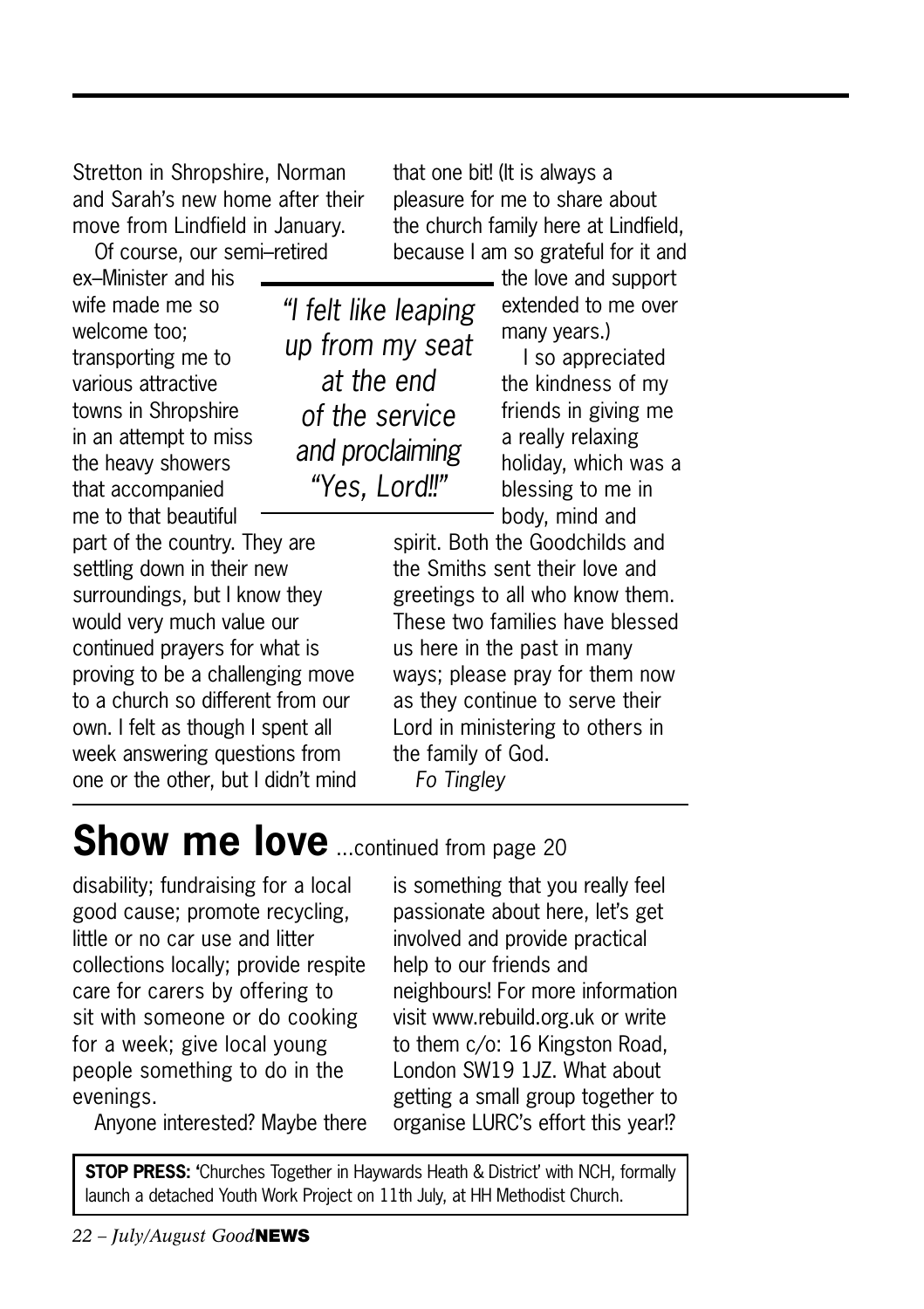## **Take me back in time**

**I** recently had the pleasu<br>thumbing through' the **recently had the pleasure of pages of local history after acquiring a copy of "Lindfield Remembered", of which one of our own members is co-author.** 

The book is a pictorial guide through time, digging out snap shots of a previous people and the way they lived. Those of you who know how much I revelled in the joy of researching our own church history for our website, will guess that I was looking forward to the publication of this particular tome.

You see, I have an insatiable desire to step back in time. When I visit ancient National Trust properties or am nosily looking for clues at medieval castles there are times when I would truly love to actually see these people living their, often hard-going, lives.

I ought to say that this is not the same sort of time travel that I, and I dare say others, would dearly like to perform with their loved ones. To go back and learn more about my father while he was alive, to care about the intricacies of his warm character and to try and extract just an ounce of his superb DIY wisdom – sometimes seem so important to me. But no, the type of 'Back to the Future' transportation to

which I am referring would be more out of morbid and idle curiousity than anything else!

Just to imagine being at the first 'service' at All Saints Church in 1230 blows my mind. To witness first-hand the fun and frolicks of the Lindfield Swimming Club in the stream in 1906, to have experienced Victorian school life in the 'new school' on Lewes Road in 1881 or to have felt the national pride and tremendous sense of loss at the Service by the War Memorial in 1923 would all be unique experiences of history in the making.

Of course, the same is true for our brothers and sisters who lived in biblical times. These people were the very formation of the Christian tradition, varied as it now is. They lived colourful and hazardous lives. They mixed with Jesus on a personal level and watched his laughter-soaked stories and the bitter betrayal by his enemies. This same Jesus is the one who longs to know us, and spend more time in conversation with us privately.

The Bible is our history book. The surroundings and society may have changed but God has not. Maybe, one day, Jesus himself will explain time travel to me.

*David Tingley*